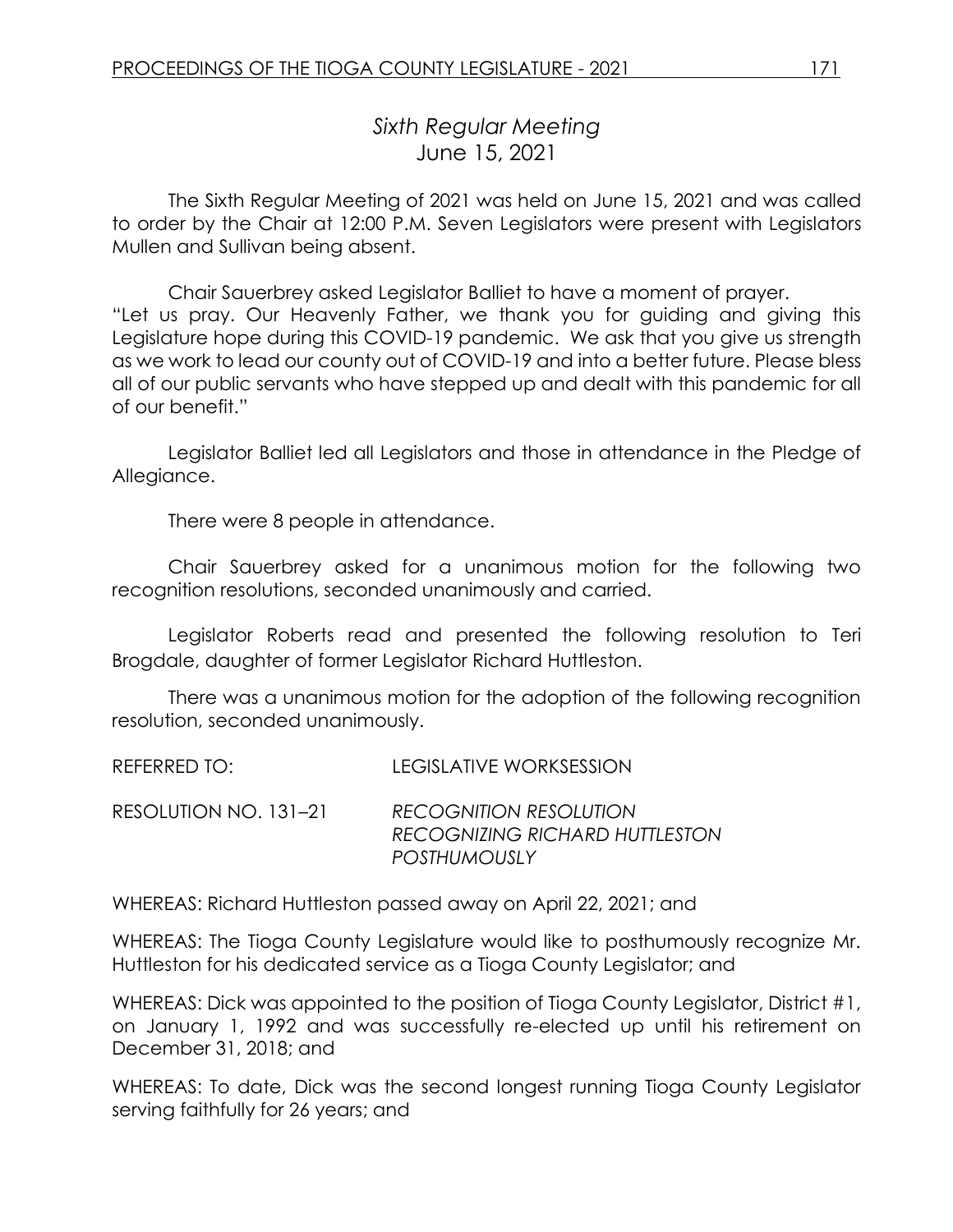WHEREAS: Dick was extremely dedicated and loyal in the performance of his duties and responsibilities as Legislator; and

WHEREAS: Over the course of his Legislative career, Dick served as Chairman of several Legislative committees overseeing numerous departments with his longest running term as Chair of the Health and Human Services Committee for 14 years from 1999-2013 and returning as Chair of the Administrative Services Committee from 2014 until time of his retirement in 2018; and

WHEREAS: As Chair of the Health and Human Services Committee, Dick proudly served on the Tioga County Board of Health from January 1, 1998 – February 11, 2014 and enjoyed their monthly breakfast meetings and establishing friendships; faithfully attended Mental Hygiene's Community Services Board evening meetings; and served several years on the Tioga Opportunities, Inc. Office for the Aging Advisory Council, which was a program area he was most passionate about; and

WHEREAS: Dick is survived by his daughter, Teri, and was predeceased by his wife, Marian, son, Gary, and grandson, Lon; therefore be it

RESOLVED: That the Tioga County Legislature, on its own behalf, as well as on behalf of the citizens of Tioga County, express sincere gratitude and recognize Richard Huttleston posthumously for his years of dedicated service to Tioga County as a Tioga County Legislator; and be it further

RESOLVED: That this resolution be spread upon the minutes of this meeting and a certified copy be presented to the family of Richard Huttleston.

#### ROLL CALL VOTE

Unanimously Yes – Legislators Balliet, Hollenbeck, Monell, Sauerbrey, Roberts, Standinger, and Weston.

No – None.

Absent – Legislators Mullen and Sullivan.

RESOLUTION ADOPTED UNANIMOUSLY.

Teri Brogdale spoke. "I would like to thank the Legislature. My dad was very proud to be a Legislator. My dad was a very proud man. He made friends wherever he went and this last year with COVID-19 it was very hard on him. It was hard for him because he could not sit out in the hallway and chat with everyone in the nursing home and know what is going on every minute, as we all know that is what he enjoyed doing. He had to know what everyone was doing and he missed having visitors. I missed visiting him the most because I would see him twice a week. I did sneak a couple of times and the one time he had a dentist appointment I just happened to show up there and took him out in the parking lot and cut his hair. The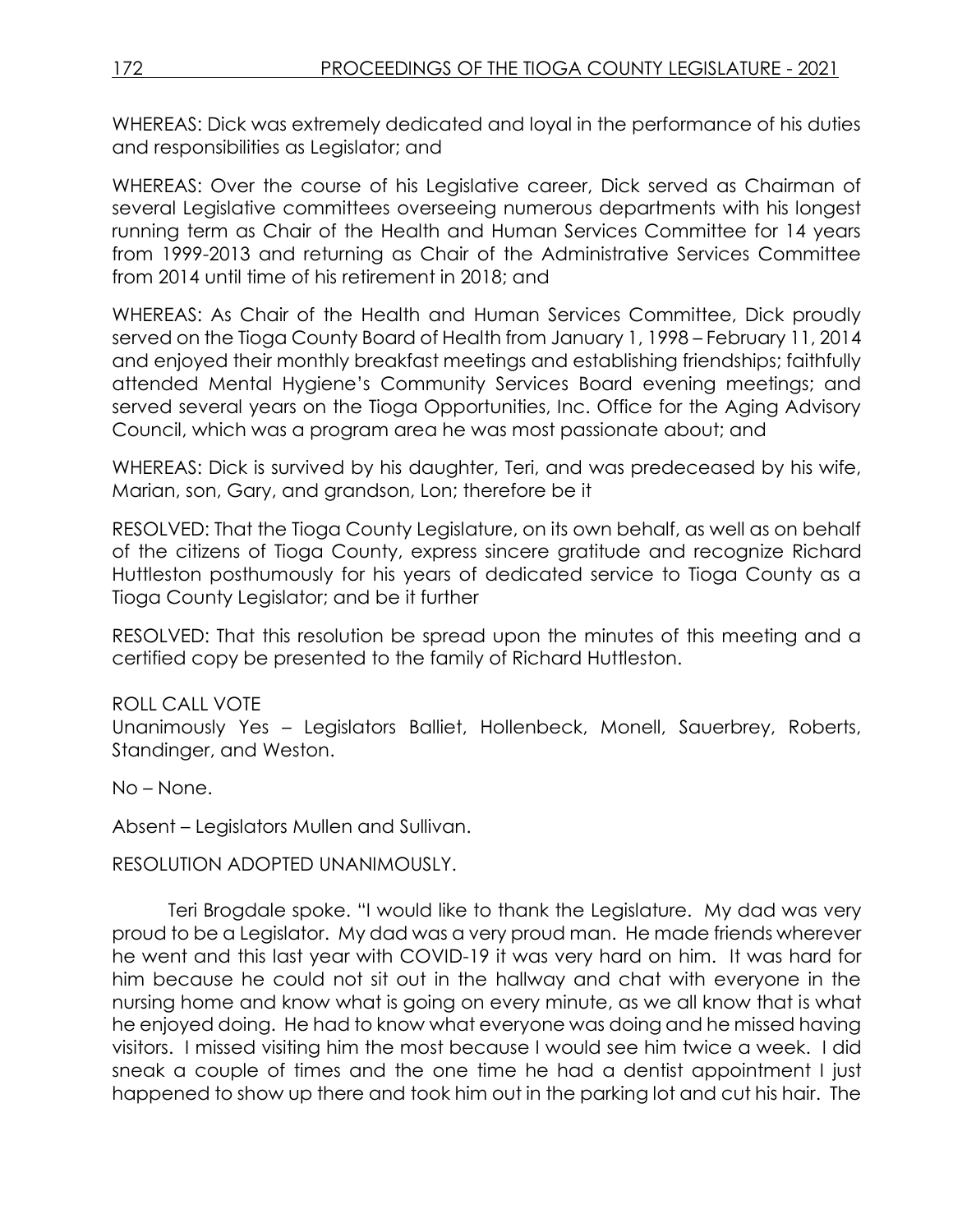last year was very hard on him. When I finally was able to get back in the nursing home to visit him, I was able to get him in a private room which was wonderful. The first time, I did not tell him I was coming and he was very happy to see me, however, the following week when I went back to visit he had expressed to me that he was ready to die. He said he was ready, but just did not know how this worked. Of course, he had to figure everything out. He had to know how everything worked. That was him. I am glad that he did not suffer. He talked about different friends, people he knew, and the Legislature. We had a lot of long conversations that last week. I just appreciate this and thank you. From the bottom of my heart, thank you."

Chair Sauerbrey spoke. "Thank you, Teri. We really did not get a chance to say good-bye to Dick because as you know we had a Legislature meeting, he fell that evening, and then was not able to return. Thank you again for coming. It is important that we recognize him and his long-standing years of dedicated service to Tioga County."

Chair Sauerbrey reported this resolution would just be noted for the minutes, as Mr. Berry, Heavy Equipment Operator II for Public Works, is not in attendance. Chair Sauerbrey thanked Mr. Berry for his service to Tioga County.

| REFERRED TO:          | PUBLIC WORKS COMMITTEE                                                                |
|-----------------------|---------------------------------------------------------------------------------------|
| RESOLUTION NO. 132-21 | <b>RECOGNIZING DANIEL BERRY'S</b><br>23 YEARS OF DEDICATED SERVICE<br>TO TIOGA COUNTY |

WHEREAS: Daniel Berry started his employment with Tioga County as Laborer of Public Works April 27, 1998 and was promoted to HEO II on December 16, 2020; and

WHEREAS: Daniel Berry has been a dedicated and loyal employee in the performance of his duties and responsibilities during the past 23 years to the Public Works Department. He has earned the respect of his colleagues and peers throughout Tioga County; and

WHEREAS: Mr. Berry is retiring on June 24, 2021; therefore be it

RESOLVED: That the Tioga County Legislature, on its own behalf, as well as on behalf of the citizens of Tioga County, express sincere gratitude to Daniel Berry for his 23 years of dedicated and loyal service to the residents of Tioga County; and be it further

RESOLVED: That this resolution be spread upon the minutes of this meeting and a certified copy be presented to this dedicated and outstanding employee, Daniel Berry.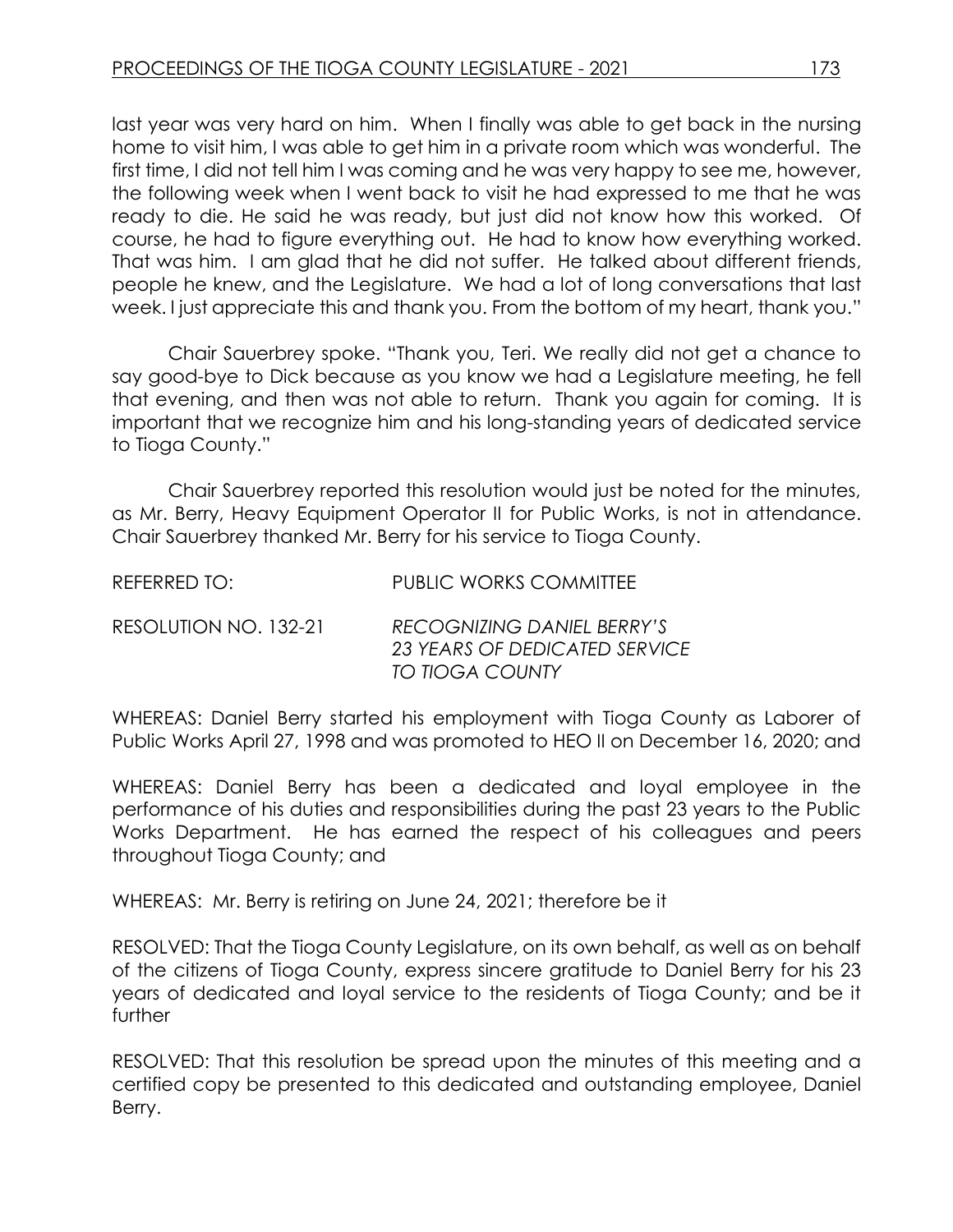ROLL CALL VOTE

Unanimously Yes – Legislators Balliet, Hollenbeck, Monell, Sauerbrey, Roberts, Standinger, and Weston.

No – None.

Absent – Legislators Mullen and Sullivan.

RESOLUTION ADOPTED UNANIMOUSLY.

Chair Sauerbrey reported we have one Proclamation recognizing Skin Cancer Awareness Month.

Legislator Standinger read and presented the Skin Cancer Awareness Month proclamation to Public Health Educator, Laura Bennett.

### **County of Tioga EXECUTIVE PROCLAMATION**

WHEREAS: Skin cancer is the most common cancer in the United States and worldwide, affecting 1 in 5 Americans by the age of 70; and

WHEREAS: Melanoma, the third most common form of skin cancer and the most deadly, is estimated to kill approximately 7,180 individuals in 2021; and

WHEREAS: According to the New York State Cancer Registry, Tioga County averages about 20 cases of Melanoma annually; and

WHEREAS: If caught early, Melanoma has a 5-year survival rate of 99%; and

WHEREAS: Routine skin cancer screenings and self-examinations for abnormal moles and spots can help catch Melanomas early on; and

WHEREAS: Rates of Melanoma and other skin cancers can be further reduced through routine sun safety practices including: applying sunscreen with a minimum of SPF 15, seeking shaded areas, dressing in long sleeved clothing, wearing sun glasses and wide-brimmed hats, and limiting time outdoors between the hours of 10am and 4pm when the sun's UV rays are strongest; and

WHEREAS: Tioga County Public Health, in partnership with the Cancer Prevention in Action grant funded by New York State, emphasize the importance of sun safety through education and outreach to local daycares, outdoor recreation facilities, outdoor worksites, and the community in general; therefore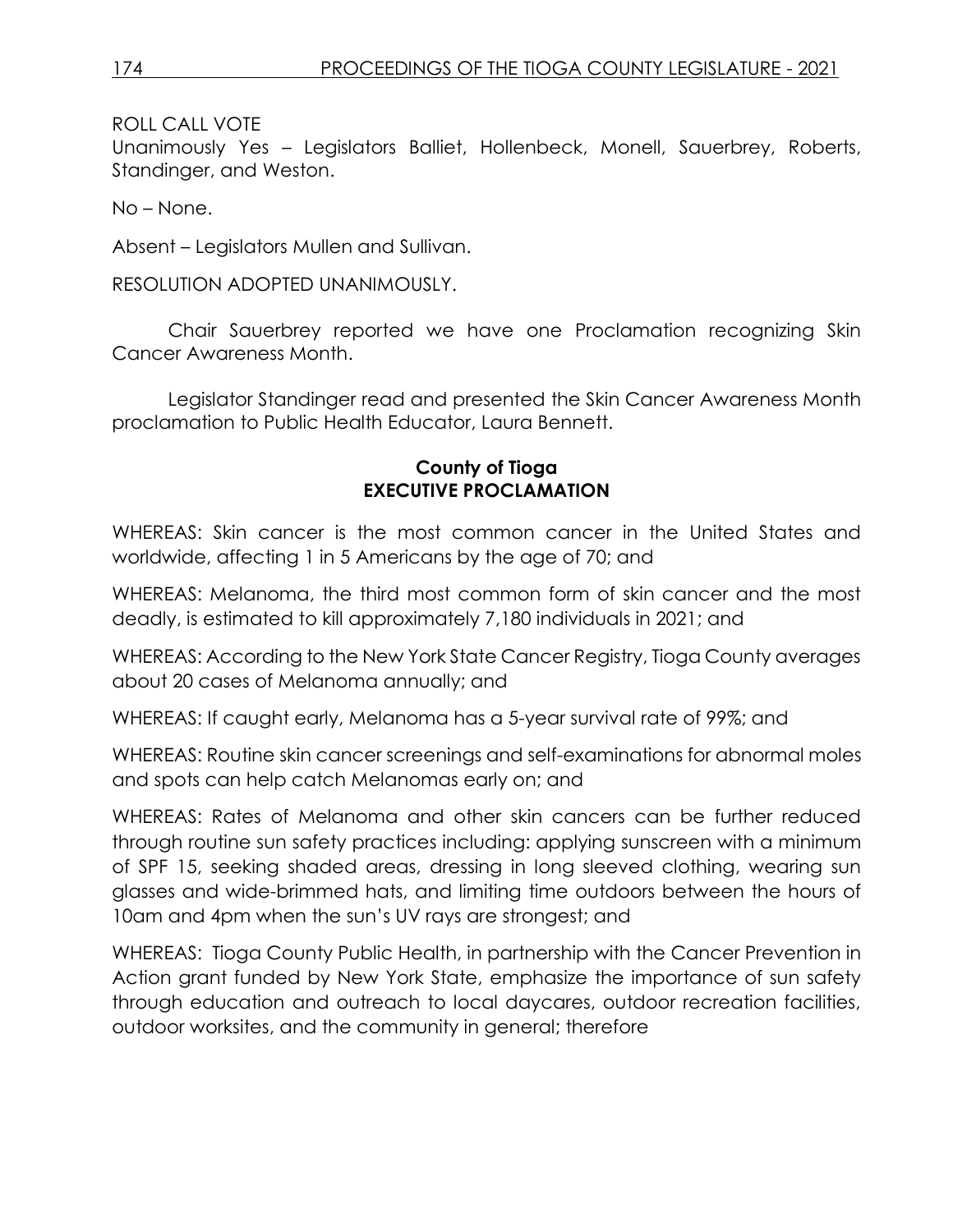THE TIOGA COUNTY LEGISLATURE does hereby proclaim the month of June 2021 as

### **Skin Cancer Awareness Month**

And urges all residents to practice sun safety year round and seek medical advice for any abnormal moles or spots.

Legislator Standinger spoke. "I have discovered that getting a skin check is relatively painless and, if they do locate something, they can remove it which obviously prevents spreading. My advice to all of you is to get your skin checked when you get a chance."

Public Health Educator Laura Bennett spoke. "Hello everyone. I think you have seen me here a few times now, but my name is Laura Bennett and I am a Public Health Educator at the Health Department. First of all, thank you for giving us this opportunity to raise awareness on skin cancer and sun safety. One of my main roles at the Health Department is actually the Cancer Prevention Action Grant, which sun safety is one of its main components. I work with local daycare centers, outdoor worksites, and places of outdoor recreation to help them adopt sun safety policies and provide sun safety education to either the children or staff. If you are aware of any local daycare centers, outdoor worksites, towns and villages that have parks, you can send them my way if you think they would benefit from this service. The more people we reach, the better. There is an incentive; any place that signs a sun safety policy gets a mini grant, which is an amount of money they can use for purchasing sun safety items like tents, shade structures, and anything sun safety related. Thank you again for allowing us to raise awareness on this important topic."

There was no privilege of the floor.

Legislator Monell made a motion to approve the minutes of May 11 and May 20, 2021, seconded by Legislator Hollenbeck and carried.

Chair Sauerbrey made the following appointments to the *Chief Information Officer Search/Interview Committee:*

# **Chief Information Officer Search Committee:**

Legislator Sullivan Legislator Balliet Legislator Roberts Legislator Monell Chair/Legislator Sauerbrey Personnel Officer O'Rourke (non-voting member) Chief Information Officer Camin (non-voting member)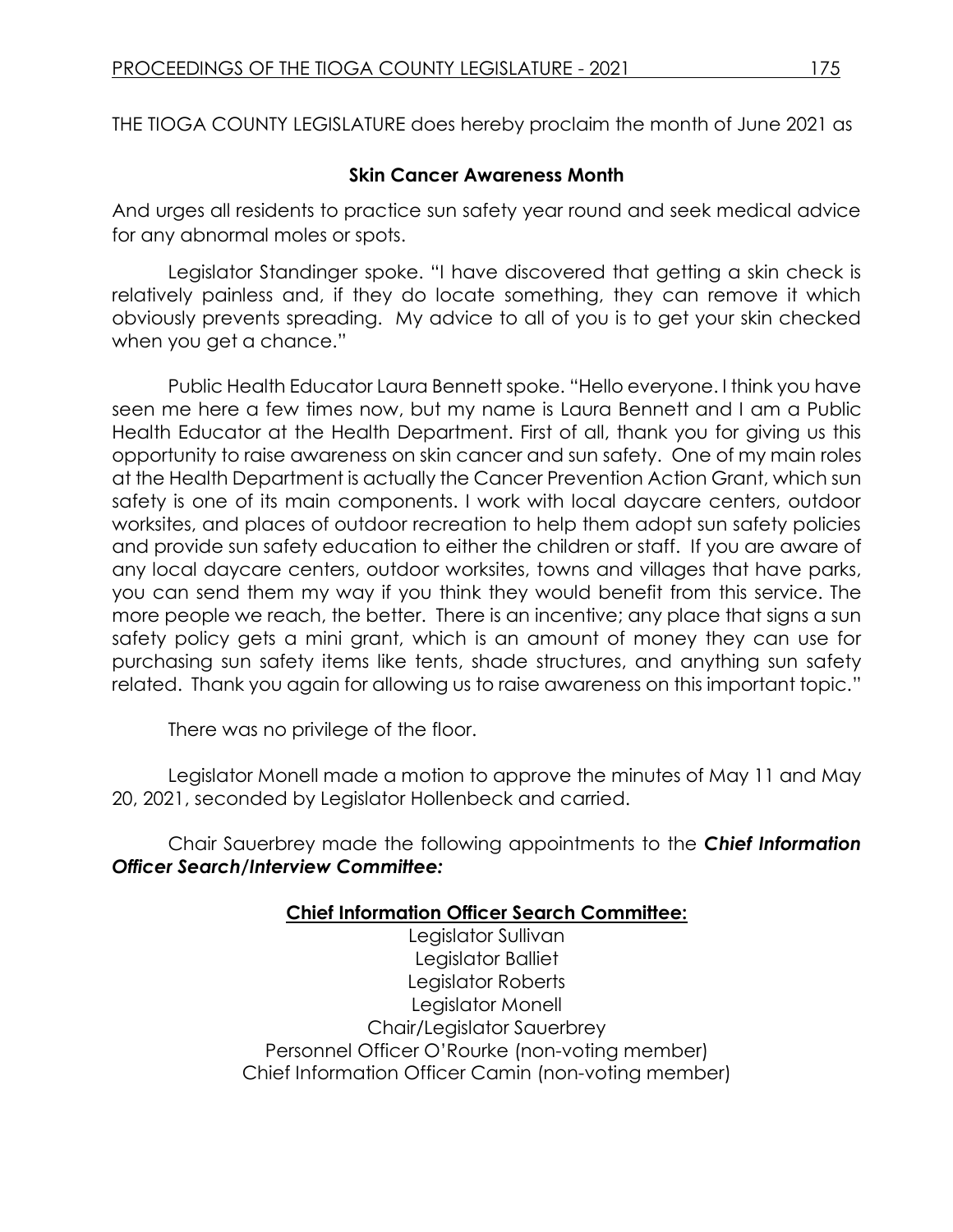Chair Sauerbrey stated all Legislative Committees met this month and the minutes are or will be on file with the Clerk of the Legislature.

Legislator Roberts moved for the adoption of the following resolution, seconded by Legislator Standinger.

| REFERRED TO: | <b>LEGISLATIVE WORKSESSION</b> |
|--------------|--------------------------------|
|              |                                |

RESOLUTION NO. 133–21 *ADOPT LOCAL LAW NO. 3 OF 2021*

WHEREAS: A public hearing was held on May 20, 2021, following due notice thereof to consider the adoption of Local Law Introductory No. C of 2021 of the Year 2021 A Local Law authorizing twelve (12) and thirteen (13) year-old licensed hunters to hunt deer with a firearm or crossbow during hunting season with the supervision of an adult licensed hunter; and

WHEREAS: It is in the best interests of the residents of Tioga County to adopt such Local Law which will be Local Law No. 3 of 2021; therefore be it

RESOLVED: That the following Local Law be and hereby is adopted:

County of Tioga

Local Law No. 3 of the Year 2021.

A Local Law authorizing twelve (12) and thirteen (13) year-old licensed hunters to hunt deer with a firearm or crossbow during hunting season with the supervision of an adult licensed hunter.

Be It Enacted by the Legislature of the County of Tioga as follows:

# SECTION 1: LEGISLATIVE INTENT

The intent of this Local Law is to authorize Tioga County to permit twelve (12) and thirteen (13) year-old individuals to participate in the new and safe hunting opportunities in accordance with Environment Conservation Law §11-0935. The enacted 2021-2022 New York State Budget includes a pilot program allowing the opportunity for young hunters, ages twelve (12) and thirteen (13), to hunt deer with firearms and crossbow through 2023 if a county authorizes such action within their municipality. Tioga County is passing this Local Law, as hunting is a valued tradition for many families and this new opportunity allows experienced, adult hunters to introduce the value of hunting to the next generation. Furthermore, teaching young people safe, responsible, and ethical hunting practices will ensure a rewarding experience for the youth, while providing quality food to families and contributing to important deer management population control practices.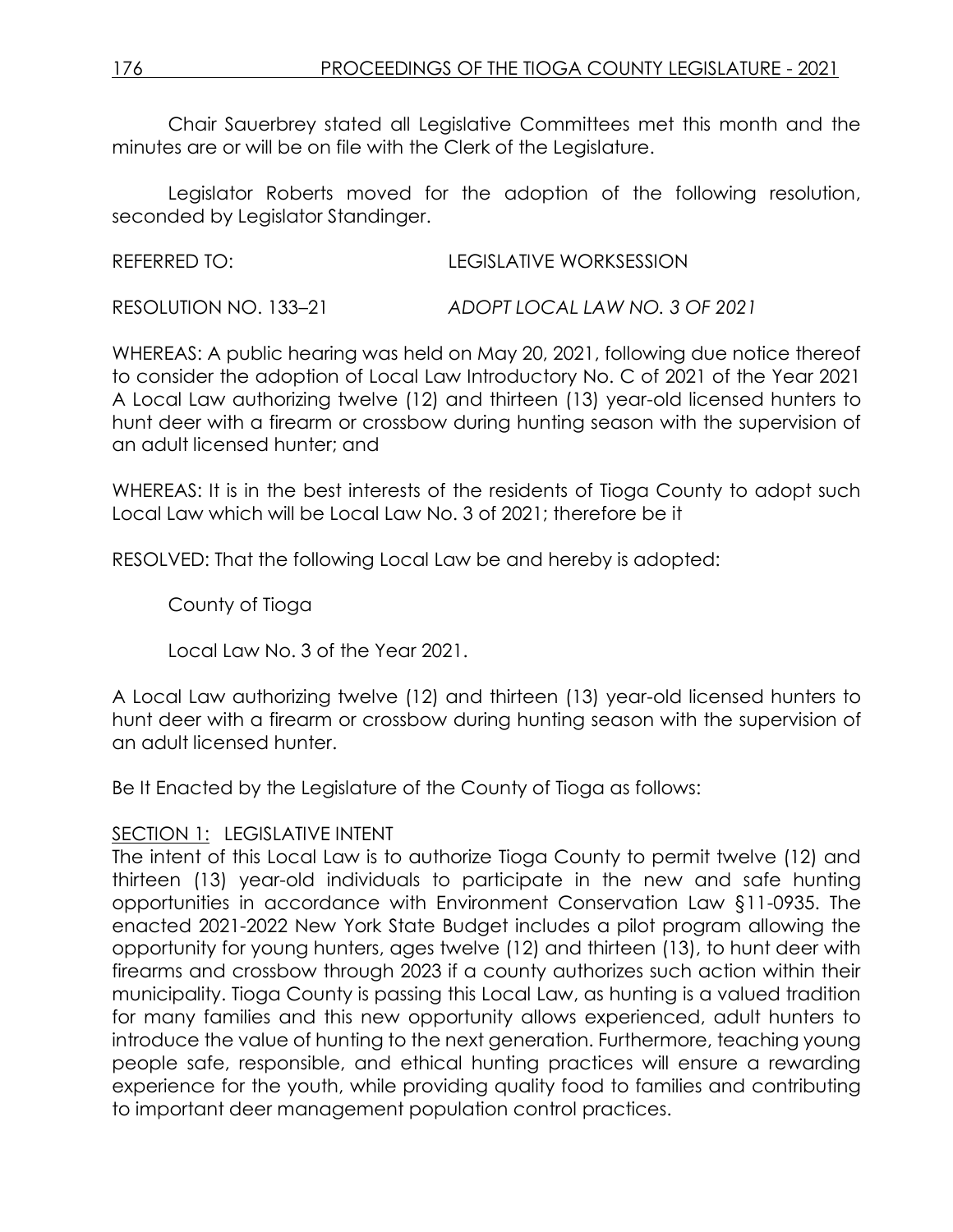# SECTION 2: PILOT PROGRAM AUTHORIZATION

Pursuant to Environmental Conservation Law, ECL §11-0935, Tioga County elects to participate in the temporary program to allow for young hunters, ages twelve (12) and thirteen (13), to hunt deer with a firearm, to include rifles, shotguns, and muzzle loaded firearms or crossbow through 2023.

# SECTION 3: STATE REQUIREMENTS TO ADHERE ONCE AUTHORIZED

Twelve (12) and thirteen (13) year-old licensed hunters shall be allowed to hunt deer with the following requirements to be followed:

- A. Twelve (12) and thirteen (13) year-old licensed hunters shall be under the supervision of a licensed adult hunter, age twenty-one (21) years or older, with a rifle, shotgun, or muzzle loading firearm in areas where and during the hunting season in which such firearms may be used; and
- B. Twelve (12) and thirteen (13) year-old licensed hunters shall be allowed to hunt under the supervision of a licensed adult hunter, age twenty-one (21) years or older, with a crossbow during the times when other hunters may use crossbows; and
- C. Supervision of a licensed adult hunter, age twenty-one (21) years or older, with at least three (3) years of experience who exercises dominion and control over the youth hunter at all times is required; and
- D. All licensed twelve (12) and thirteen (13) year-old hunters, as well as their adult supervisors, shall be required to wear fluorescent orange or pink clothing while engaged in hunting to an extent and covering so designated pursuant to the law, rules, and regulations promulgated by the State of New York; and
- E. All licensed twelve (12) and thirteen (13) year-old hunters shall remain at ground level while hunting deer with a crossbow, rifle, shotgun, or muzzleloader; and
- F. Notwithstanding any State or Federal Law to the contrary, this local law shall not authorize the hunting of bear by twelve (12) and thirteen (13) year-olds with a firearm or crossbow.

# SECTION 4: LOCAL LAW FILING REQUIREMENTS

A copy of this Local Law shall be sent to the New York State Department of Conservation as well as the New York State Department of State.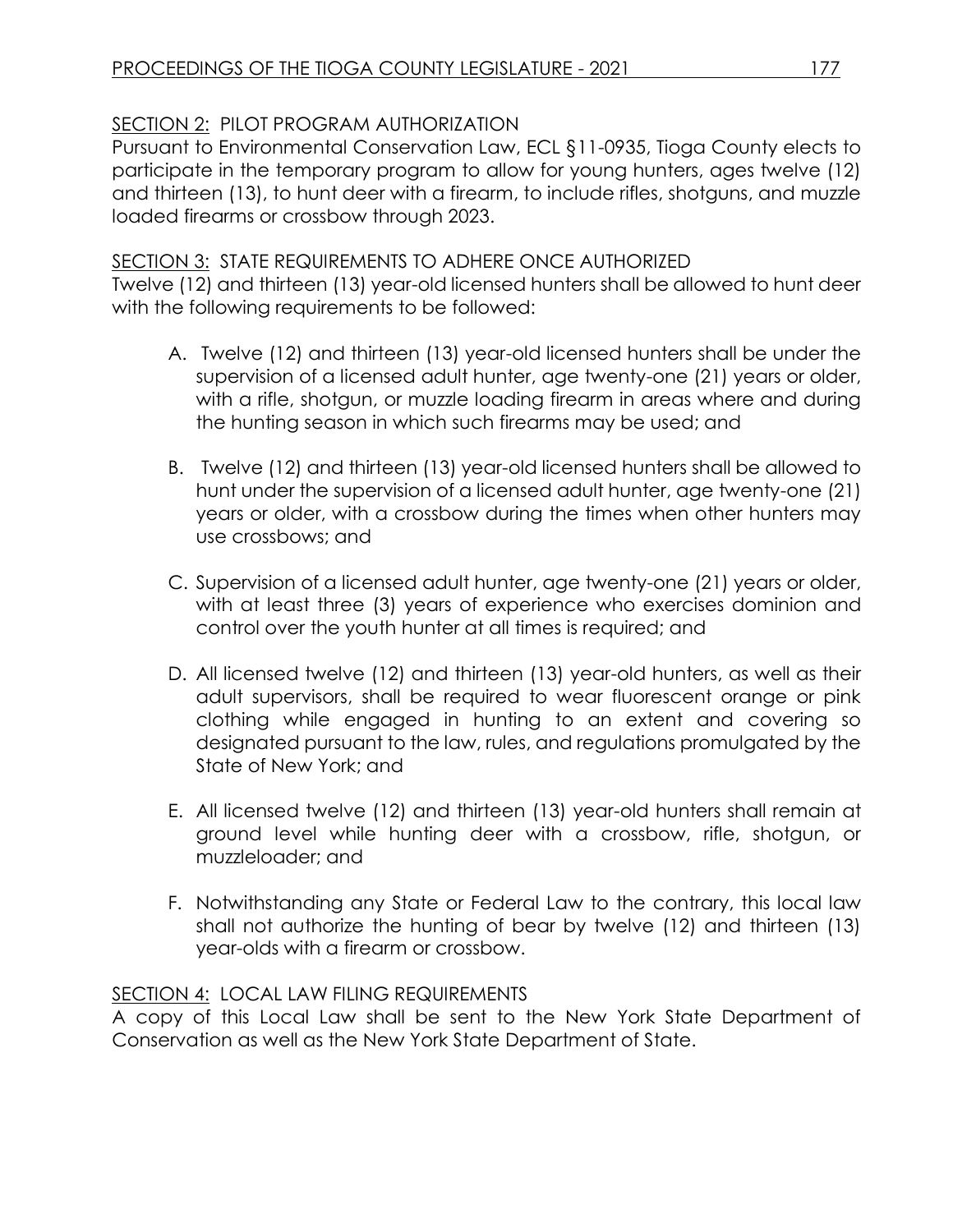#### SECTION 5: SEVERABILITY

If any clause, sentence, paragraph, subdivision, section or part of this law, or the application thereof to any person, individual, corporation, firm, partnership, entity or circumstance shall be adjudged by any court of competent jurisdiction to be invalid or unconstitutional, such order or judgement shall not affect, impair, effect, or invalidate the remainder thereof, but shall be confined in its operation to the clause, sentence, paragraph, subdivision, section or part of this law or in its application to the person, individual, corporation, firm, partnership, entity or circumstance directly involved in the controversy in which such order or judgment shall be rendered.

#### SECTION 6: EFFECTIVE DATE

This Local Law shall take effect immediately upon filing and publication in accordance with Section 27 of the Municipal Home Rule.

Legislator Standinger spoke. "I am a Certified Hunter Safety Instructor in New York State and I can tell you that the young folks that come to the hunter safety instruction course, prior to obtaining a license, are probably the safest hunters out there and if they are with an adult hunter, I think it is a good thing because they will be safe and probably not commit any violations. I think this is a positive development allowing the youth the opportunity to hunt."

Chair Sauerbrey spoke. "There has been a lot of interest on this topic. I have had several calls wanting to know where we stand, so this will be good when this passes today."

Legislator Roberts spoke. "I have found that the new hunters give us old guys a refresher course on safety."

#### ROLL CALL VOTE

Yes – Legislators Balliet, Hollenbeck, Monell, Roberts, Sauerbrey, Standinger, and Weston.

No – None.

Absent – Legislators Mullen and Sullivan.

RESOLUTION ADOPTED.

Legislator Monell moved for the adoption of the following resolution, seconded by Legislator Hollenbeck.

| REFERRED TO:          | <b>FINANCE COMMITTEE</b>                    |
|-----------------------|---------------------------------------------|
| RESOLUTION NO. 134-21 | AMEND ERRONEOUS ASSESSMENT<br>TOWN OF TIOGA |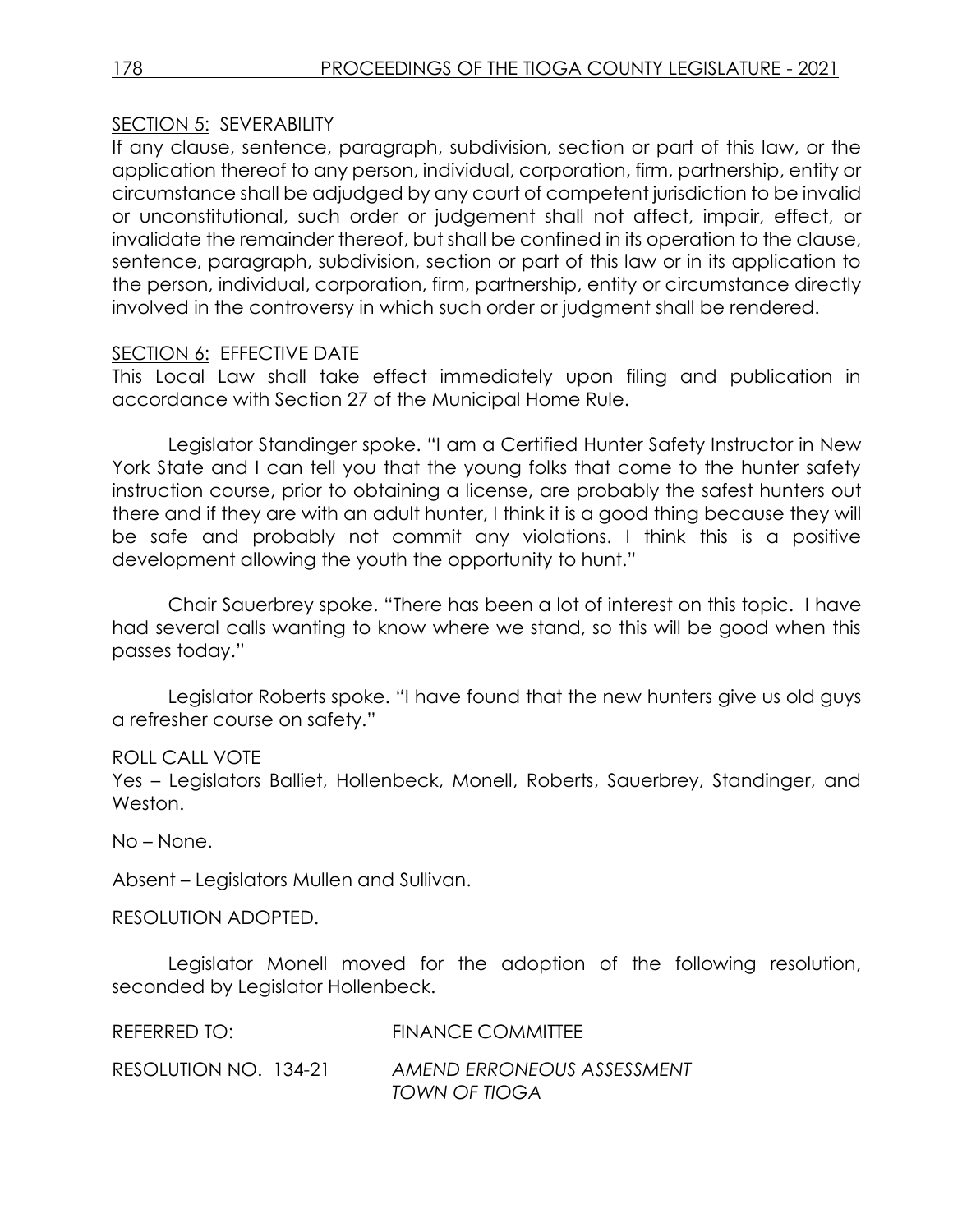WHEREAS: An erroneous application for Corrected Tax Roll for the year 2021 indicated that parcel 148.00-1-11.11 Account #30 in the Town of Tioga assessed to Cindy Agnellino was erroneous in that the Tioga Central School District returned an unpaid school bill that was protected by bankruptcy; and

WHEREAS: Resolution 76-21 authorized a new bill be issued to Ms. Agnellino, and the erroneous school tax of \$2,864.47 be charged back to the Tioga Central School District; and

WHEREAS: The Treasurer has agreed to grant Tioga Central School District's request to be made whole and the County take on the burden of bankruptcy collection for this bill; therefore be

RESOLVED: That the County Treasurer's Office will issue a check to Tioga Central School district in the amount of \$2,864.47; and be it further

RESOLVED: That the erroneous Resolution 76-21 be null and void, and the accounts in the Office of the County Treasurer be corrected.

ROLL CALL VOTE Yes – Legislators Balliet, Hollenbeck, Monell, Roberts, Sauerbrey, Standinger, and Weston.

No – None.

Absent – Legislators Mullen and Sullivan.

RESOLUTION ADOPTED.

Legislator Monell moved for the adoption of the following resolution, seconded by Legislator Hollenbeck.

| REFERRED TO:          | FINANCE/LEGAL COMMITTEE<br>LEGISLATIVE WORKSESSION                                                                                                                                |
|-----------------------|-----------------------------------------------------------------------------------------------------------------------------------------------------------------------------------|
| RESOLUTION NO. 135-21 | AUTHORIZE ACCEPTANCE OF YEAR THREE FUNDING<br>FROM THE NYS OFFICE OF INDIGENT LEGAL SERVICES<br>AND ACCEPT YEAR THREE FUNDING FOR HURRELL-<br>HARRING GRANT AND AMEND 2021 BUDGET |

WHEREAS: By Resolution No. 257-18 adopted on November 13, 2018 Tioga County entered into a five-year agreement with the New York State Office of Indigent Legal Services for distribution of funds to provide representation to persons legally entitled to counsel but unable to hire an attorney; and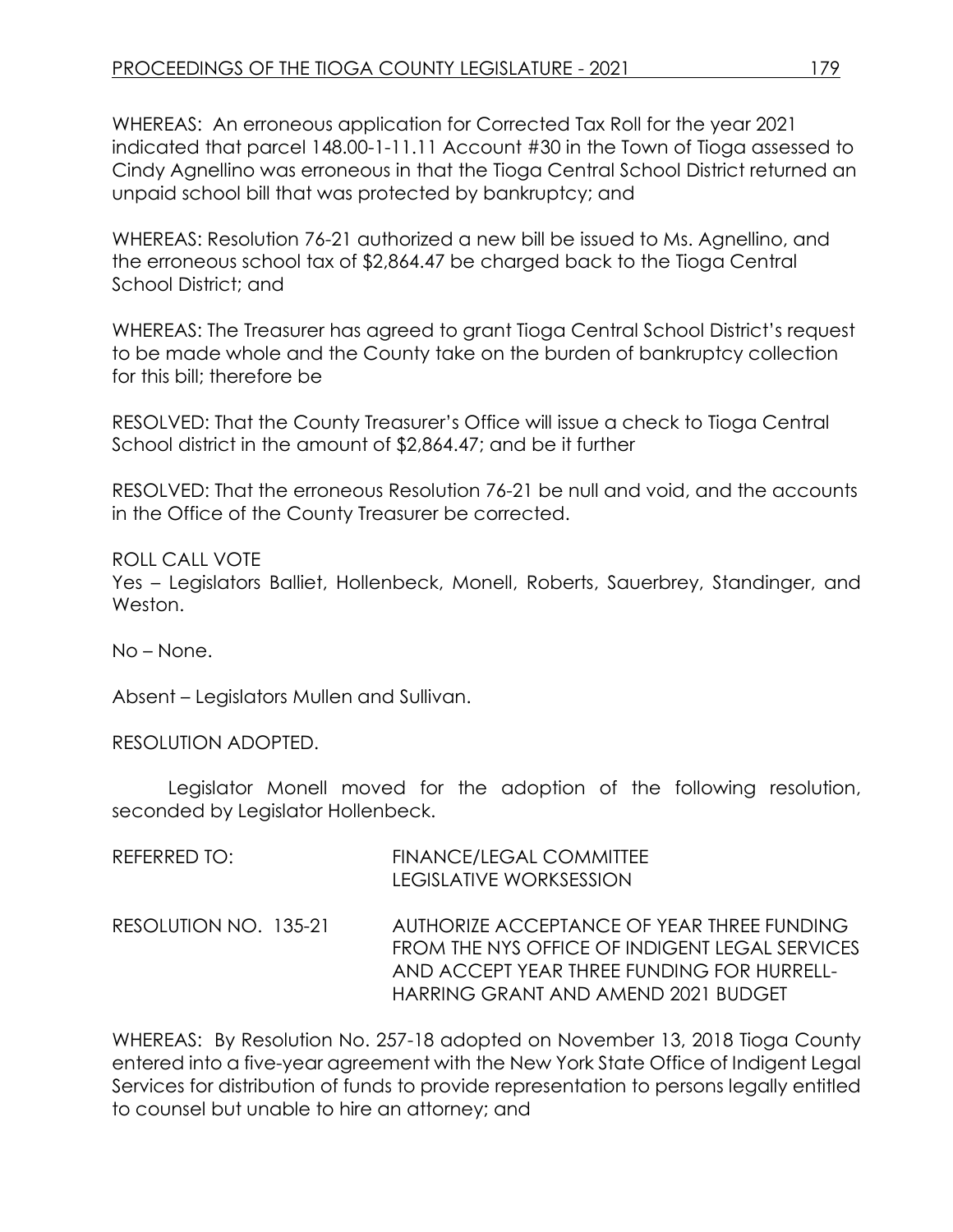WHEREAS: The allocated amount to Tioga County from NYS Office of Indigent Legal Services for the fiscal year April 2020 – March 2021 is \$462,608.65; and

WHEREAS: It is necessary for Tioga County to adopt the third year funding budget for said distribution in said amount of \$462,608.65; and

WHEREAS: Said funding in the amount of \$462,608.65 needs to be appropriated and the 2021 budget be amended; now therefore be it

RESOLVED: That the Tioga County Legislature hereby approves the third year budget of said distribution in the amount of \$462,608.65 and the Chair of the Legislature is hereby authorized to execute the third year ILS Hurrell–Harring contract amendment; and it is further

RESOLVED: That upon execution of the third year contract amendment, the ILS HH Grant of \$462,608.65 be appropriated and the 2021 Budget be amended as follows:

Revenue Account: A1174 430260 State Aid Indigent \$ 462,608.65

| Expense Account: A 1174 510010 Full Time Salary |                     |                                   | \$127,458.00    |
|-------------------------------------------------|---------------------|-----------------------------------|-----------------|
|                                                 |                     | A 1174 510020 Part Time Salary    | \$108,000.00    |
|                                                 |                     | A 1174 520090 Info Tech           | \$<br>6,400.00  |
|                                                 |                     | A 1174 520200 Office Equipment    | \$<br>10,500.00 |
|                                                 |                     | A 1174 540000 Contracted Services | \$<br>12,000.00 |
|                                                 | A 1174 540040 Books |                                   | \$<br>2,500.00  |
|                                                 | A 1174 540180 Dues  |                                   | \$<br>2,500.00  |
|                                                 |                     | A 1174 540280 Investigations      | \$<br>41,516.39 |
|                                                 |                     | A 1174 540320 Leased Services     | \$<br>3,100.00  |
|                                                 |                     | A 1174 540390 Mileage             | \$<br>2,000.00  |
|                                                 |                     | A 1174 540420 Supplies            | \$<br>8,500.00  |
|                                                 |                     | A 1174 540480 Postage             | \$<br>1,000.00  |
|                                                 | A 1174 540550 Rent  |                                   | \$<br>7,500.00  |
|                                                 |                     | A 1174 540620 Software Expenses   | \$<br>24,634.26 |
|                                                 |                     | A 1174 540733 Training/CLE        | \$<br>5,000.00  |
|                                                 |                     | A 1174 581088 Retirement          | \$<br>10,120.00 |
|                                                 |                     | A 1174 583088 Social Security     | \$<br>12,600.00 |
|                                                 |                     | A 1174 585588 Disability          | \$<br>200.00    |
|                                                 |                     | A 1174 584088 Workers Comp        | \$<br>7,000.00  |
|                                                 |                     | A 1174 586088 Health Ins/HRA      | \$<br>70,000.00 |
|                                                 | A 1174 588988 EAP   |                                   | \$<br>80.00     |

### ROLL CALL VOTE

Yes – Legislators Balliet, Hollenbeck, Monell, Roberts, Sauerbrey, Standinger, and Weston.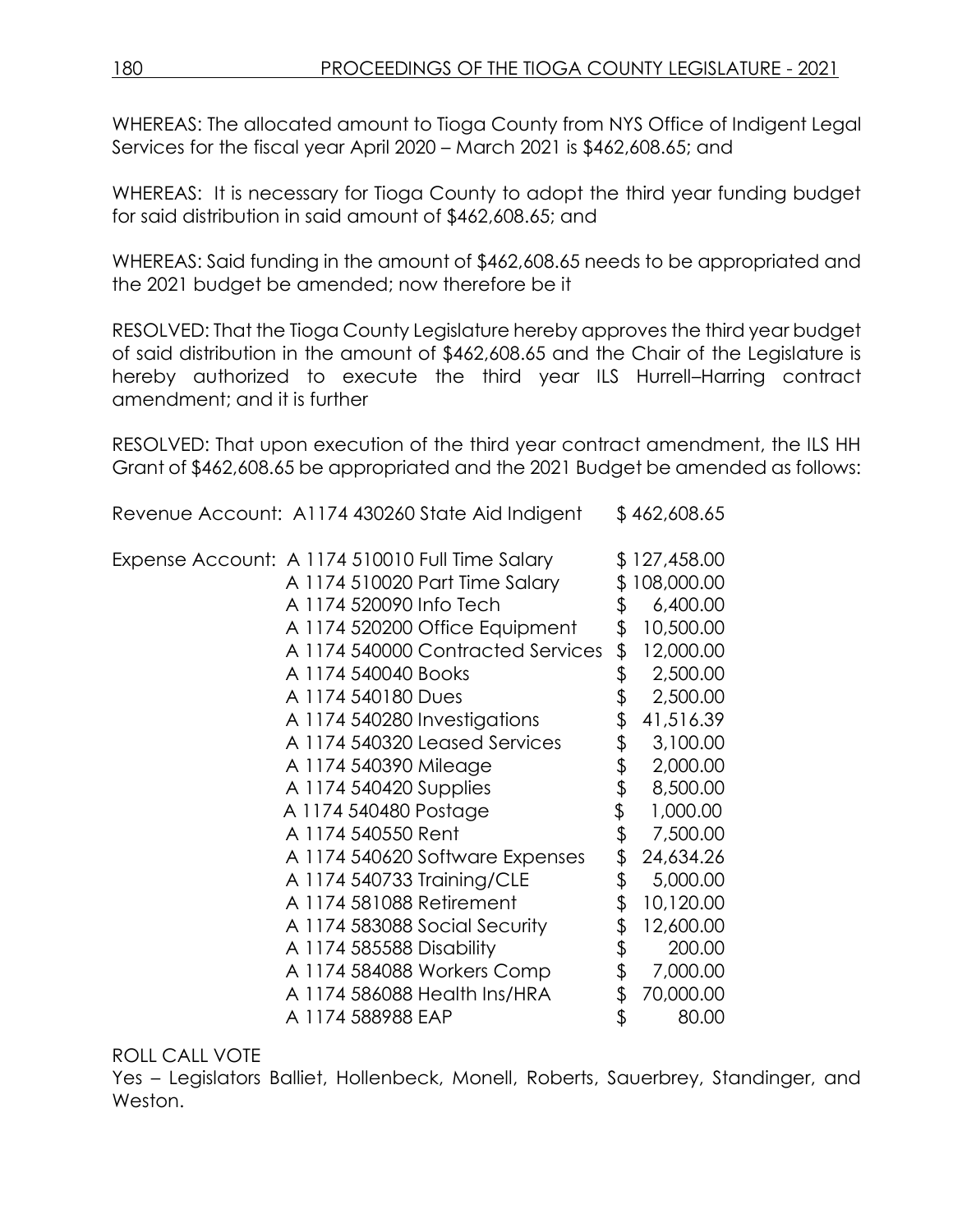No – None.

Absent – Legislators Mullen and Sullivan.

RESOLUTION ADOPTED.

Legislator Monell moved for the adoption of the following resolution, seconded by Legislator Standinger.

REFERRED TO: PUBLIC SAFETY COMMITTEE

RESOLUTION NO. 136-21 *AUTHORIZE THE SUBMISSION OF EMPG21 GRANT APPLICATION OFFICE OF EMERGENCY SERVICES*

WHEREAS: The NYS Department of Homeland Security/Federal Emergency Management Agency has issued an Emergency Management Performance Grant (EMPG21) in the amount of \$23,664; and

WHEREAS: County Policy #47 requires that a resolution be approved before any such grant application is submitted. However, due to the short notification period, the Tioga County Office of Emergency Services had to submit an application for this funding by April 30, 2021; therefore be it

RESOLVED: That the Tioga County Office of Emergency Services be given authorization to apply for the 2021 EMPG grant application, after the fact, to be in compliance with county policy.

ROLL CALL VOTE

Yes – Legislators Balliet, Hollenbeck, Monell, Roberts, Sauerbrey, Standinger, and Weston.

No – None.

Absent – Legislators Mullen and Sullivan.

RESOLUTION ADOPTED.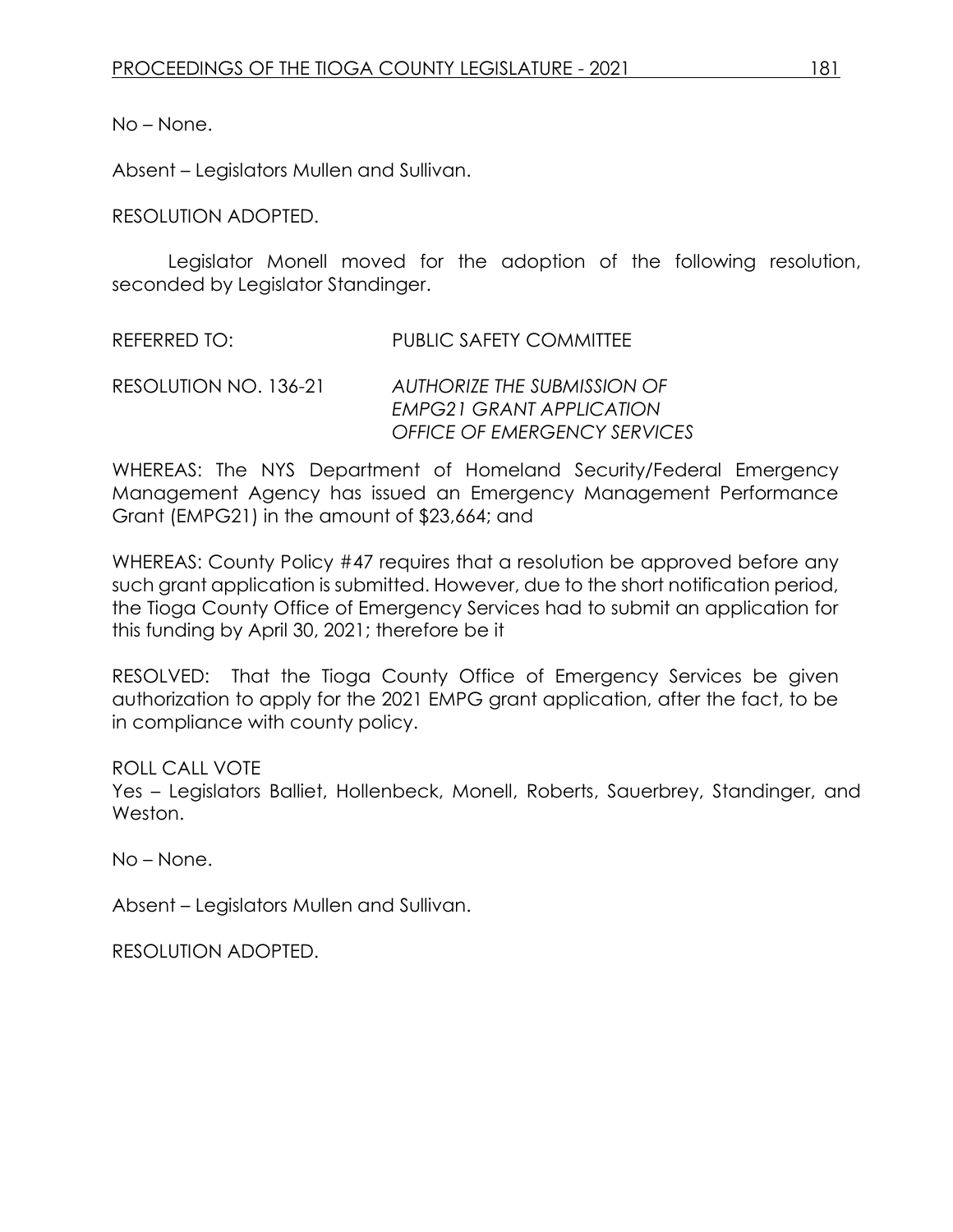Legislator Monell moved for the adoption of the following resolution, seconded by Legislator Standinger.

| REFERRED TO: | <b>PUBLIC SAFETY COMMITTEE</b> |
|--------------|--------------------------------|
|              |                                |

RESOLUTION NO. 137-21 *AUTHORIZE THE SUBMISSION OF HOMELAND SECURITY GRANT APPLICATION (SHSP21) OFFICE OF EMERGENCY SERVICES*

WHEREAS: The NYS Department of Homeland Security/Federal Emergency Management Agency has issued a grant of \$59,750 to the Tioga County Office of Emergency Services. 25% of the monies will be appropriated to the Sheriff's Office (\$14,938) and 75% to Emergency Management (\$44,812); and

WHEREAS: County Policy #47 requires that a resolution be approved before any such grant application is submitted. However, due to the short notification period, the Tioga County Office of Emergency Services had to submit an application for this funding by April 28, 2021; therefore be it

RESOLVED: That the Tioga County Office of Emergency Services be given authorization to apply for the 2021 Homeland Security grant application, after the fact, to be in compliance with county policy.

ROLL CALL VOTE

Yes – Legislators Balliet, Hollenbeck, Monell, Roberts, Sauerbrey, Standinger, and Weston.

No – None.

Absent – Legislators Mullen and Sullivan.

RESOLUTION ADOPTED.

Legislator Monell moved for the adoption of the following resolution, seconded by Legislator Standinger.

REFERRED TO: PUBLIC SAFETY COMMITTEE

RESOLUTION NO. 138-21 *AUTHORIZE THE SUBMISSION OF STATEWIDE INTEROPERABLE COMMUNICATIONS "FORMULA" GRANT (SICG 20) APPLICATION 2020 OFFICE OF EMERGENCY SERVICES*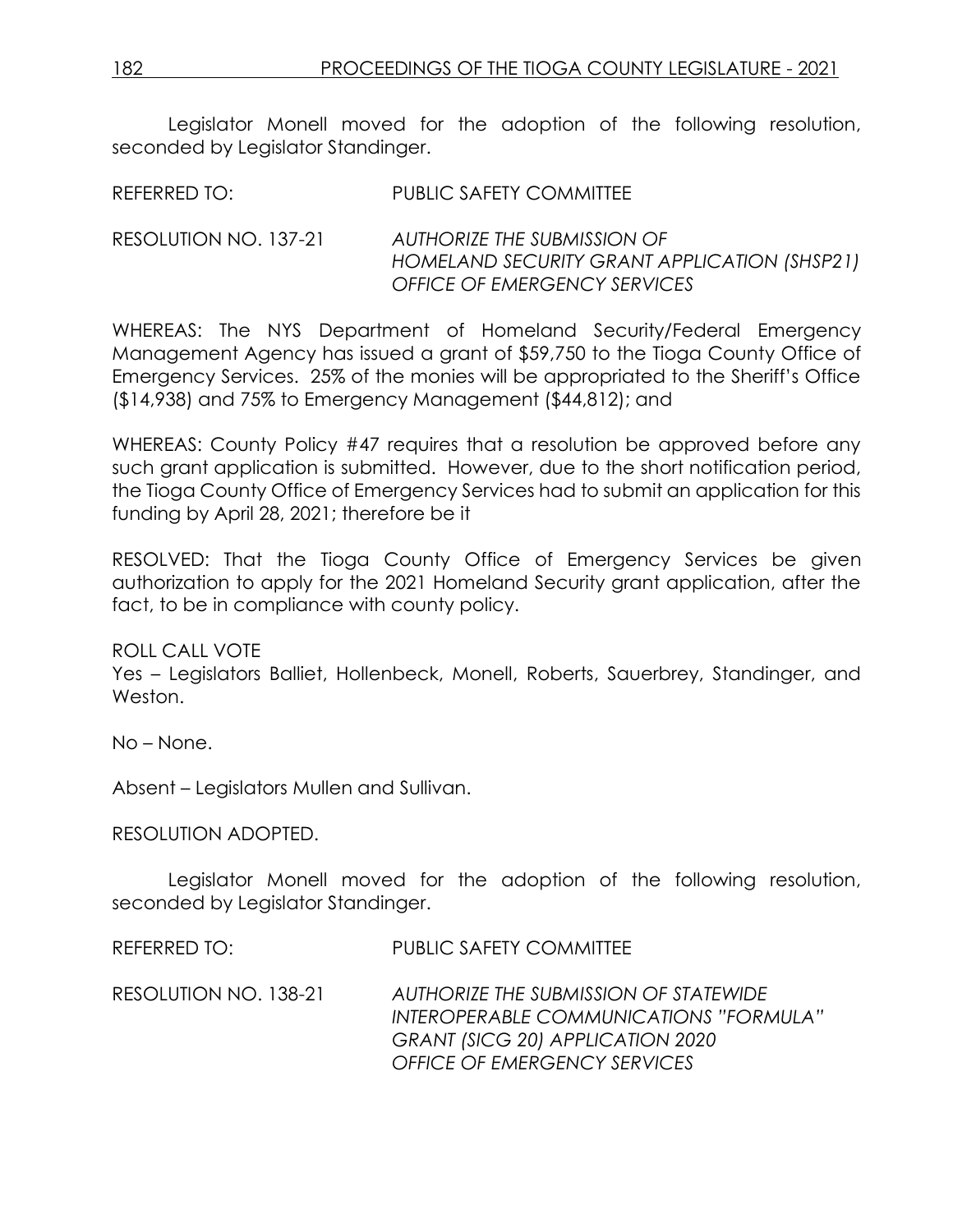WHEREAS: The Office of Homeland Security and Emergency Services has issued a Statewide Interoperable Communications "Formula" Grant 2020 to the Tioga County Office of Emergency Services. The grant will be used for upgrading the radio communications in the county and there is no local share associated with said grant; and

WHEREAS: County Policy #47 requires that permission be obtained prior to submitting said application. However, due to the short notification period, the Tioga County Office of Emergency Services had to submit an application for this funding by June 11, 2020; therefore be it

RESOLVED: That the Tioga County Office of Emergency Services be authorized to submit the Statewide Interoperable Communications Formula Grant application 2020, after the fact, to be in compliance with county policy.

ROLL CALL VOTE

Yes – Legislators Balliet, Hollenbeck, Monell, Roberts, Sauerbrey, Standinger, and Weston.

No – None.

Absent – Legislators Mullen and Sullivan.

RESOLUTION ADOPTED.

Legislator Weston moved for the adoption of the following resolution, seconded by Legislator Hollenbeck.

REFERRED TO: ED&P COMMITTEE

RESOLUTION NO. 139-21 *AUTHORIZATION FOR THE DEPARTMENT OF ECONOMIC DEVELOPMENT AND PLANNING TO SUBMIT AN APPLICATION AND ADMINISTER A USDA COMMUNITY FACILITIES DIRECT LOAN AND GRANT FOR VILLAGE OF NICHOLS EQUIPMENT PURCHASE*

WHEREAS: The United States Department of Agriculture (USDA) Community Facilities Direct Loan and Grant Program provides affordable funding to develop essential community facilities in rural areas; and

WHEREAS: An essential community facility is defined as a facility that provides an essential service to the local community for the orderly development of the community in a primarily rural area; and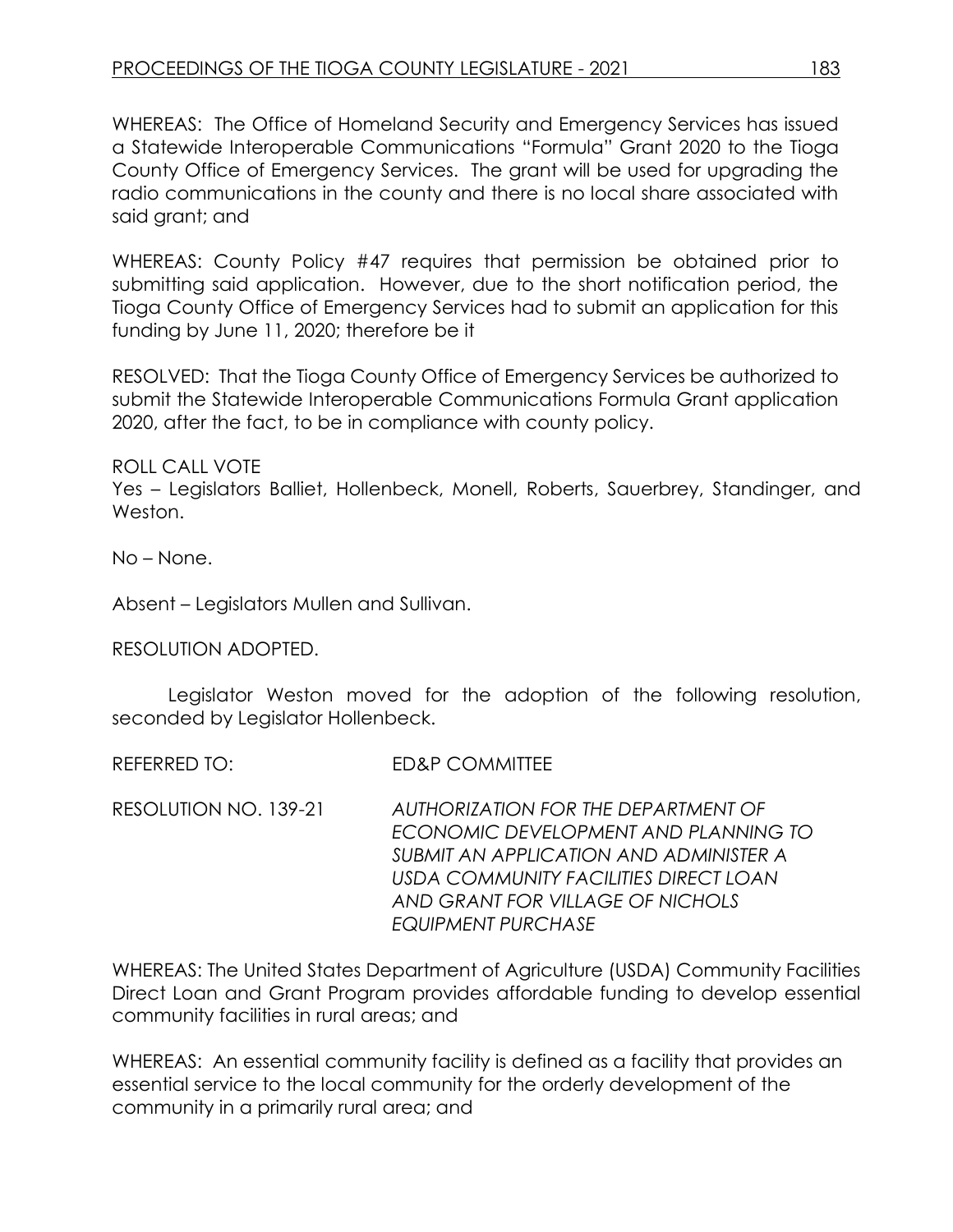WHEREAS: Rural areas include cities, villages, townships and towns with no more than 20,000 residents according to the latest US Census Data; and

WHEREAS: Funds can be used to purchase, construct, and/or improve essential community facilities, purchase equipment and pay related project expenses; and

WHEREAS: The Village of Nichols fits the USDA defined criteria under the Community Facilities Direct Loan and Grant Program; and

WHEREAS: The Village of Nichols has identified a need for the purchase of equipment to properly care and maintain Village streets and catch basins; and

WHEREAS: The Village of Nichols has approved a resolution in support of an application to the USDA Community Facilities Direct Loan and Grant Program and is desirous of the Department of Economic Development and Planning conducting this activity for them; and

WHEREAS: There is interest and opportunity for said equipment to be shared among other municipalities within Tioga County; and

WHEREAS: Tioga County supports and encourages shared services within the County; and

WHEREAS: The USDA Community Facilities Direct Loan and Grant Program grant/loan application will be in the name of the Village of Nichols and submitted for a total of up to \$186,200.63 in grant funds and \$152,345.96 in loan funds; and

WHEREAS: The Village of Nichols will assume all responsibility for the repayment of the loan portion of the requested funds; therefore be it

RESOLVED: That the Tioga County Legislature hereby authorizes the Department of Economic Development and Planning to submit and administer said grant/loan for a USDA Community Facilities Direct Loan and Grant Program in the amount of \$186,200.63 (grant) and \$152,345.96 (loan) on behalf of the Village of Nichols.

ROLL CALL VOTE

Yes – Legislators Balliet, Hollenbeck, Monell, Roberts, Sauerbrey, Standinger, and Weston.

No – None.

Absent – Legislators Mullen and Sullivan.

RESOLUTION ADOPTED.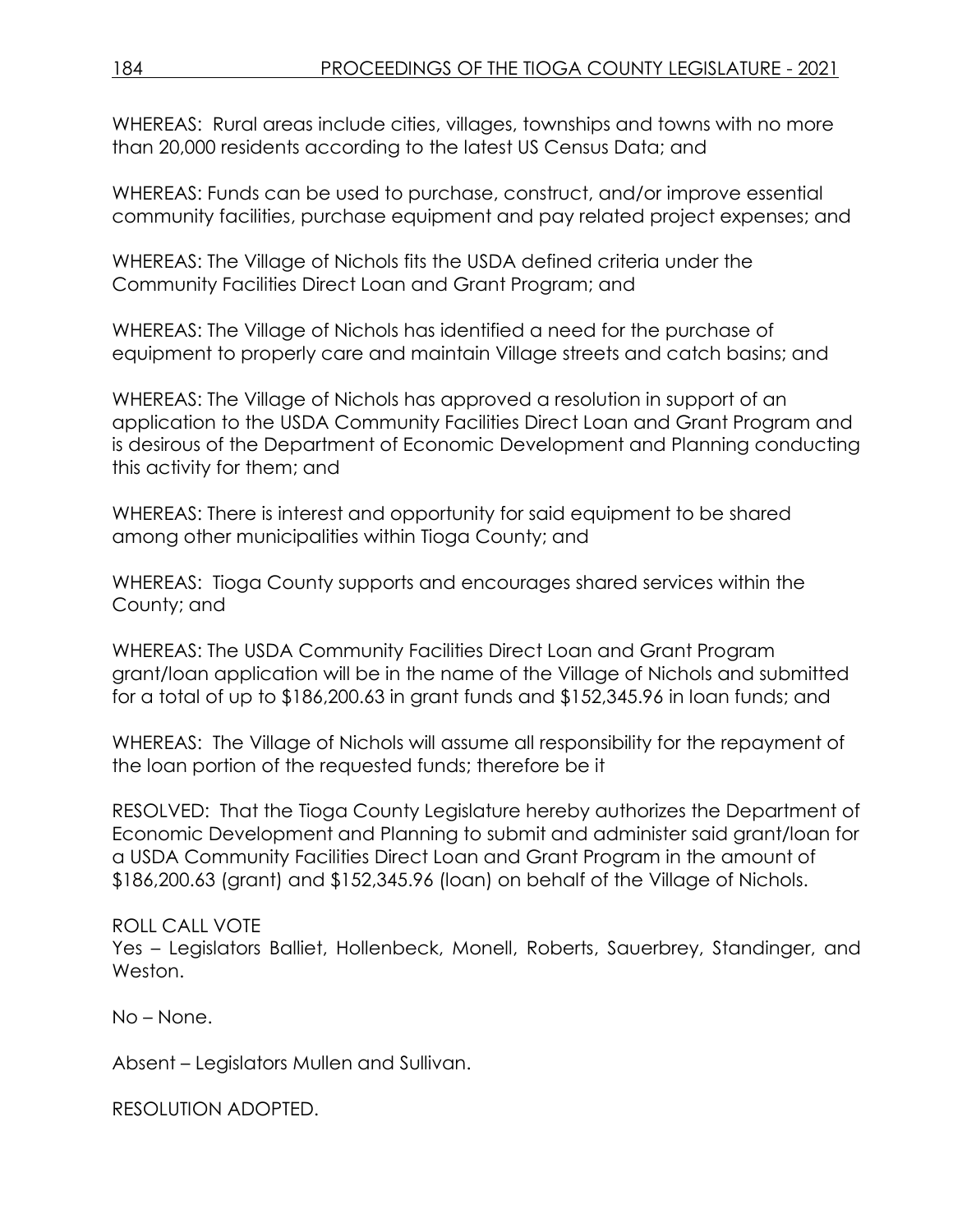Legislator Roberts moved for the adoption of the following resolution, seconded by Legislator Standinger.

REFERRED TO: PUBLIC WORKS COMMITTEE

RESOLUTION NO. 140-21 *AWARD DESIGN SERVICES TO DELTA ENGINEERS FOR PARK SETTLEMENT ROAD BRIDGE BIN 3218770*

WHEREAS: The Park Settlement Road Bridge BIN 3218770 is a bridge that needs repair due to a Tioga County Bridge inspection; and

WHEREAS: The Commissioner of Public Works received a proposal for design services for this project from Delta Engineers, Endwell, NY; and

WHEREAS: The proposal for this bridge came in at \$9,890.00; therefore be it

RESOLVED: That the Tioga County Legislature approve the proposal for Park Settlement Road Bridge BIN 3218770 for Delta Engineers not to exceed \$9,890.00 to be paid out of the Bridge Project account D5110 540050.

ROLL CALL VOTE

Yes – Legislators Balliet, Hollenbeck, Monell, Roberts, Sauerbrey, Standinger, and Weston.

No – None.

Absent – Legislators Mullen and Sullivan.

RESOLUTION ADOPTED.

Legislator Monell moved for the adoption of the following resolution, seconded by Legislator Standinger.

| REFERRED TO:          | <b>PUBLIC SAFETY COMMITTEE</b><br><b>FINANCE COMMITTEE</b>                                                                |
|-----------------------|---------------------------------------------------------------------------------------------------------------------------|
| RESOLUTION NO. 141-21 | <b>MODIFY 2021 BUDGET AND</b><br><b>APPROPRIATION OF FUNDS</b><br>RESERVE FOR E911<br><b>OFFICE OF EMERGENCY SERVICES</b> |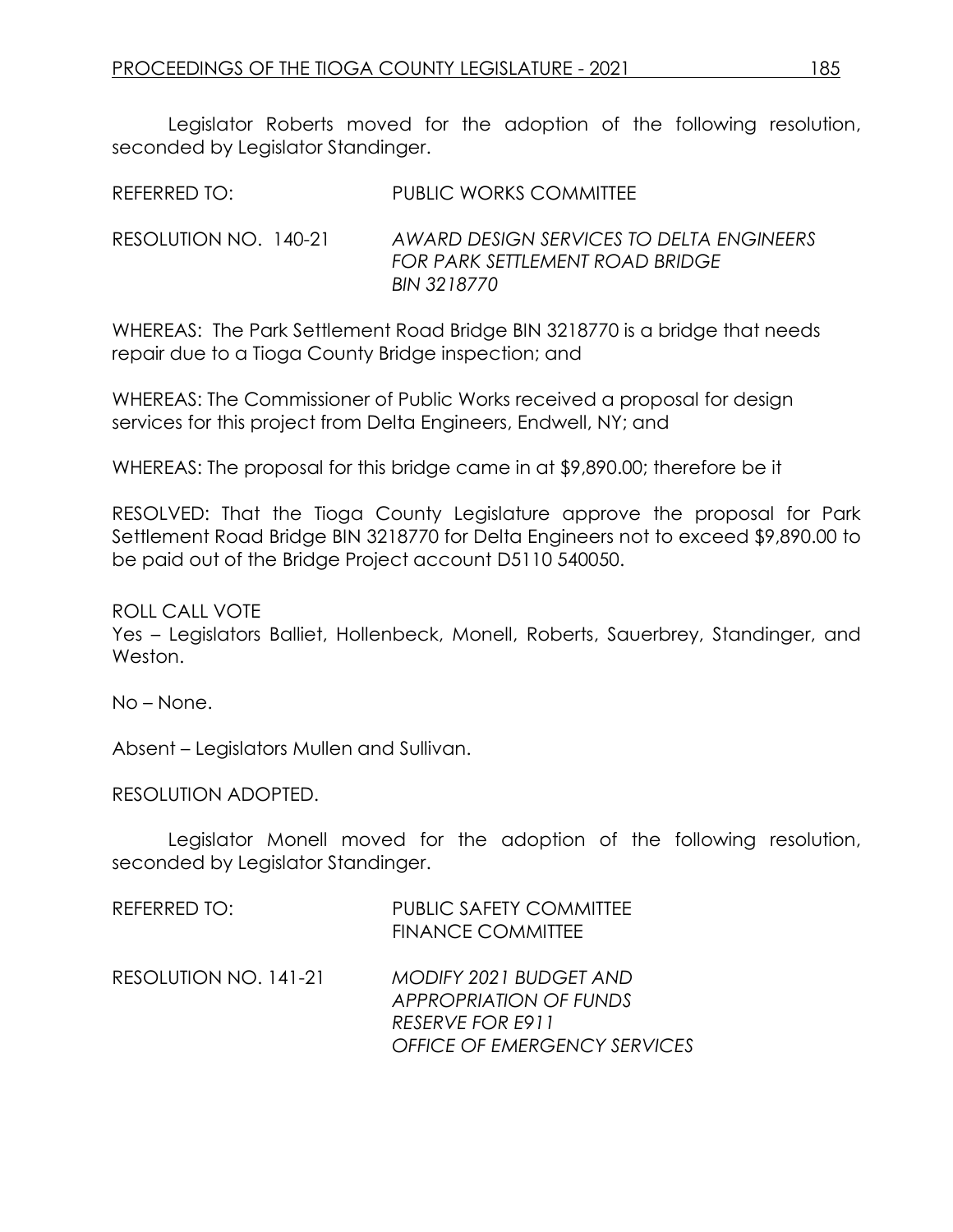WHEREAS: The Emergency Services Department has a need to replace the current computer aided dispatch system (CAD) and records management system; and

WHEREAS: Motorola Solutions, a NYS contract vendor, has a system that will meet our needs at a cost not to exceed \$965,000; and

WHEREAS: The County Attorney has reviewed and approved this contract; therefore be it

RESOLVED: That the following budget be appropriated from the Reserve for E911 as follows:

| FROM:<br>A388903 Reserve for E911       | \$965,000 |
|-----------------------------------------|-----------|
| TO:<br>A3410.520191 Emergency Equipment | \$965,000 |

And be it further

RESOLVED: That the Chair of the Legislature be authorized to sign the contract with Motorola.

ROLL CALL VOTE Yes – Legislators Balliet, Hollenbeck, Monell, Roberts, Sauerbrey, Standinger, and Weston.

No – None.

Absent – Legislators Mullen and Sullivan.

#### RESOLUTION ADOPTED.

Legislator Monell moved for the adoption of the following resolution, seconded by Legislator Standinger.

| <b>FINANCE COMMITTEE</b>                                                                 |
|------------------------------------------------------------------------------------------|
| <b>MODIFY 2021 BUDGET AND</b><br>TRANSFER FUNDS – SHS20 GRANT<br><b>SHERIFF'S OFFICE</b> |
|                                                                                          |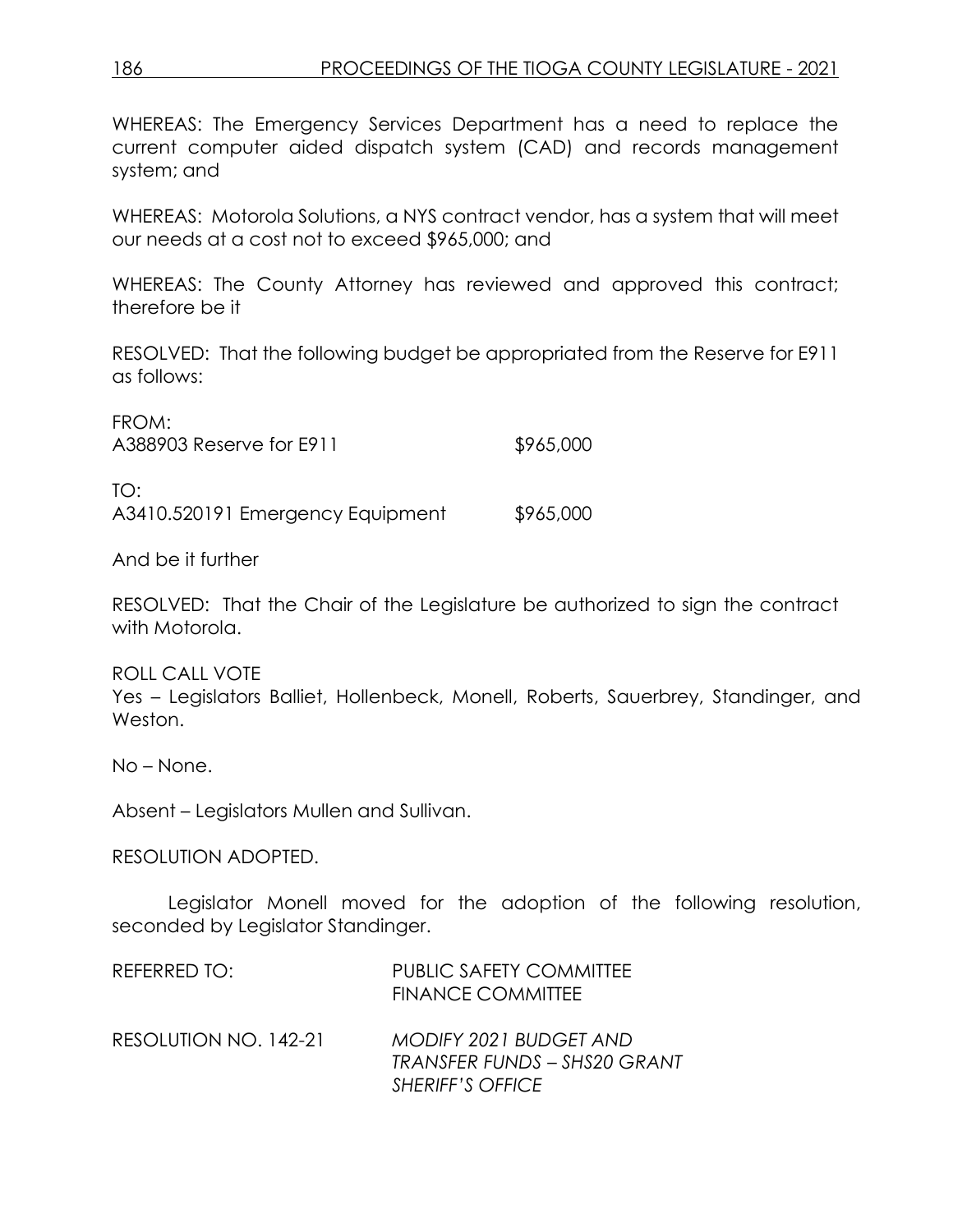WHEREAS: The 2020 NYS Homeland Security Grant (SHS20) budget was amended and approved by the State; and

WHEREAS: Legislative approval is needed to modify the 2021 budget and transfer funds between object of expenses; therefore be it

RESOLVED: That the 2021 budget be modified and transfer of funds be made as follows:

FROM:

A3360.540620.SHS20 Contracted Services \$ 5,000

TO: A3360.520130.SHS20 Equipment (not car) \$ 5,000

ROLL CALL VOTE

Yes – Legislators Balliet, Hollenbeck, Monell, Roberts, Sauerbrey, Standinger, and Weston.

No – None.

Absent – Legislators Mullen and Sullivan.

RESOLUTION ADOPTED.

Legislator Monell moved for the adoption of the following resolution, seconded by Legislator Standinger.

| REFERRED TO:          | <b>PUBLIC SAFETY COMMITTEE</b><br><b>FINANCE COMMITTEE</b>     |
|-----------------------|----------------------------------------------------------------|
| RESOLUTION NO. 143-21 | <b>MODIFY 2021 BUDGET AND</b><br>TRANSFER FUNDS – SHS 19 GRANT |
|                       | <b>SHERIFF'S OFFICE</b>                                        |

WHEREAS: The 2019 NYS Homeland Security Grant (SHS19) budget was amended and approved by the State; and

WHEREAS: Legislative approval is needed to modify the 2021 budget and transfer funds between object of expenses; therefore be it

RESOLVED: That the 2021 budget be modified and transfer of funds be made as follows: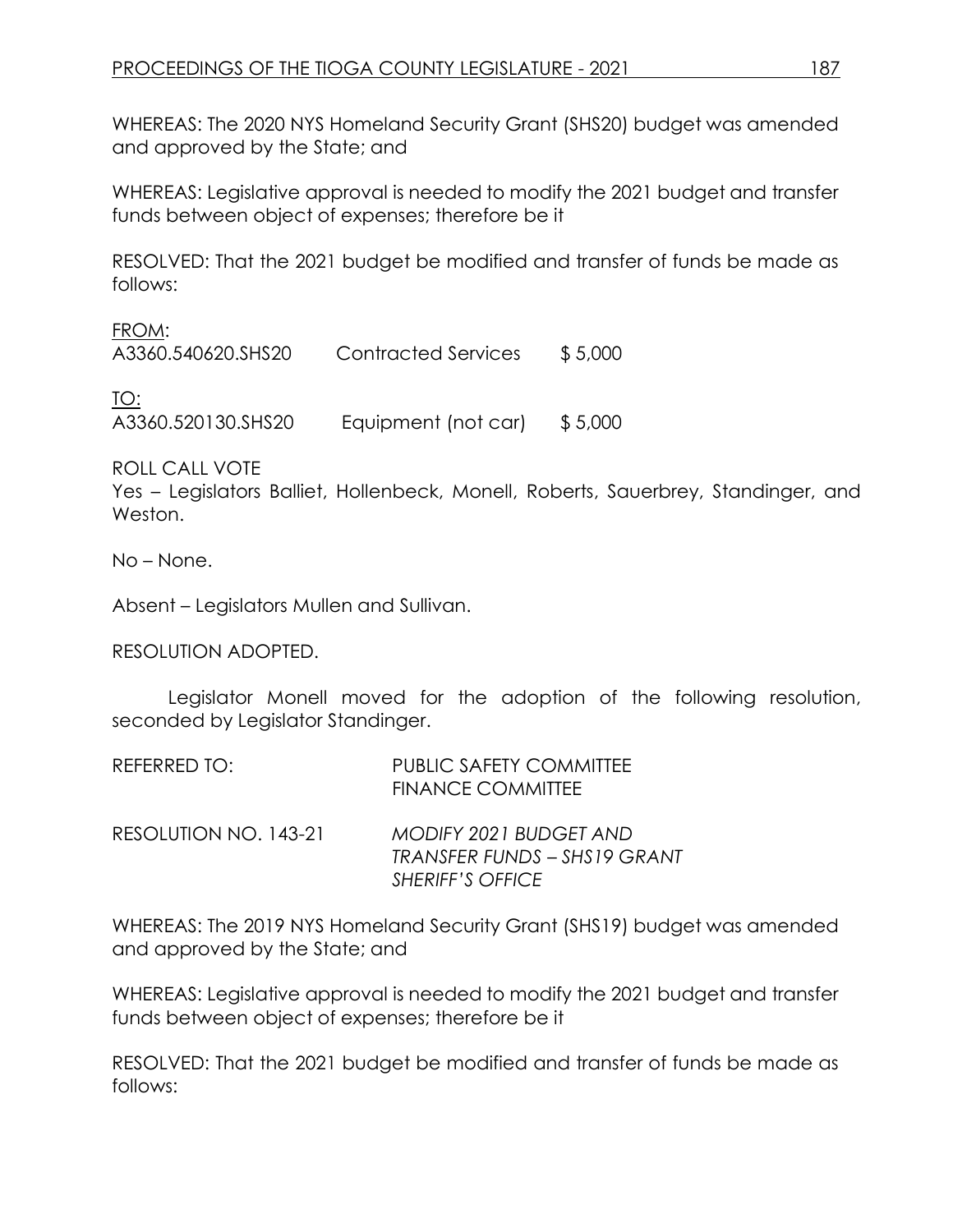FROM:

A3360.540140.SHS19 Contracted Services \$ 3,465.79

TO:

A3360.520130.SHS19 Equipment (not car) \$ 3,465.79

ROLL CALL VOTE

Yes – Legislators Balliet, Hollenbeck, Monell, Roberts, Sauerbrey, Standinger, and Weston.

No – None.

Absent – Legislators Mullen and Sullivan.

RESOLUTION ADOPTED.

Legislator Standinger moved for the adoption of the following resolution, seconded by Legislator Monell.

| REFERRED TO: | <b>HEALTH &amp; HUMAN SERVICES COMMITTEE</b> |
|--------------|----------------------------------------------|
|              | FINANCE COMMITTEE                            |
|              |                                              |

RESOLUTION NO. 144-21 *AMEND TIOGA CAREER CENTER BUDGET*

WHEREAS: The Tioga Employment Center, as part of the Broome-Tioga Workforce New York for employment and training services, is fully funded under the federal Workforce Innovation and Opportunities Act; and

WHEREAS: Broome County is underspent in Adult funds for Program Year 2020; and

WHEREAS: These funds must be 80% expended/accrued/obligated by June 30, 2021; and

WHEREAS: Tioga Career Center can assist in expending these Adult funds to avoid recapture; and

WHEREAS: Broome County has issued Contract Modification #1 in the amount of \$20,000 funds to Tioga Career Center; therefore be it

RESOLVED: That the Tioga Career Center allocates the funds as follows: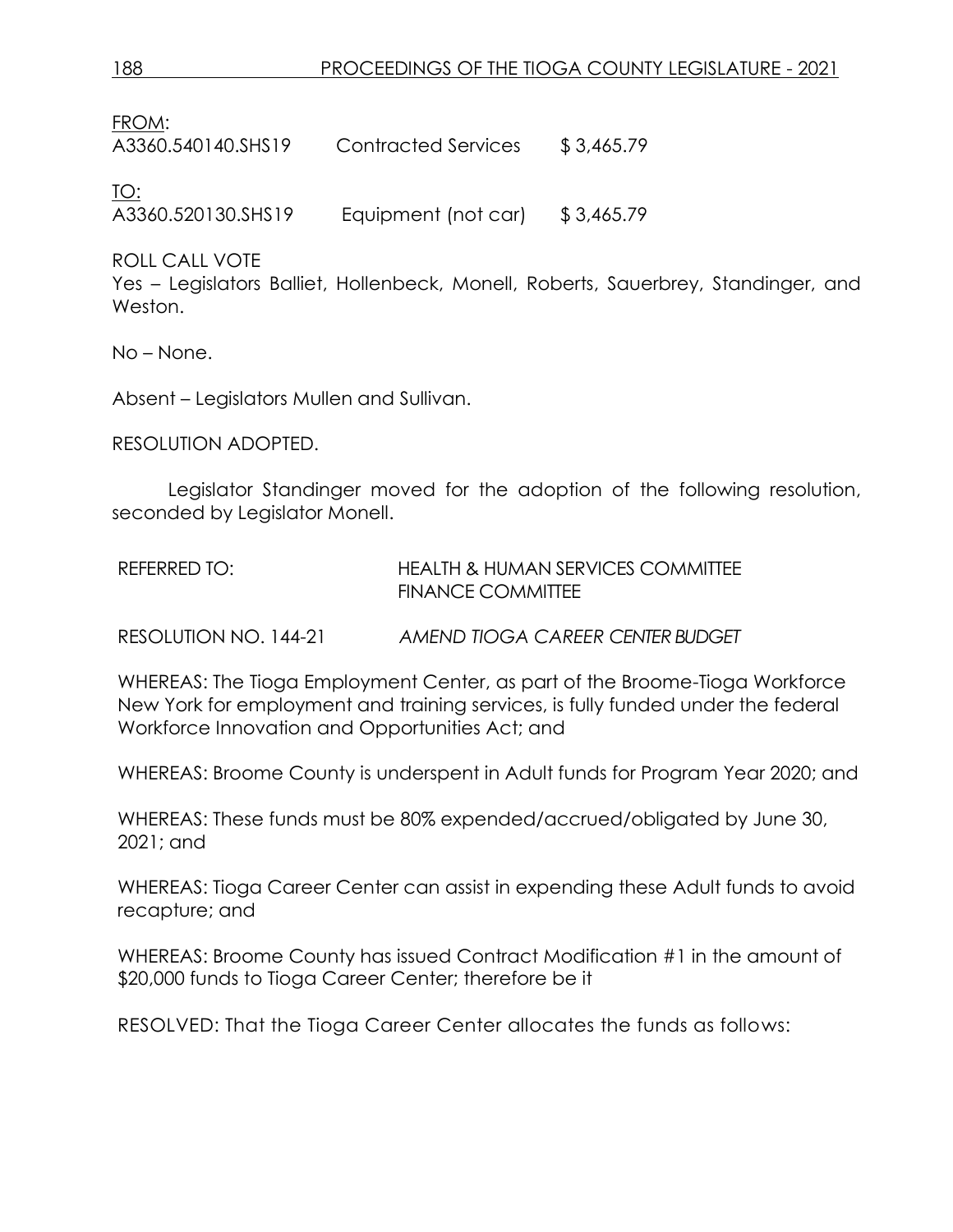From: CD6293 447910- Federal Aid-Federal Employment Program \$ 20,000.00

| lo: | CD6293 520070 Chairs           | \$3,265.59  |
|-----|--------------------------------|-------------|
|     | CD6293 520200 Office Equipment | \$1,189.93  |
|     | CD6293 540420 Office Supplies  | \$4,500.00  |
|     | CD6293 540130 Contracts        | \$11,044.48 |

ROLL CALL VOTE

Yes – Legislators Balliet, Hollenbeck, Monell, Roberts, Sauerbrey, Standinger, and Weston.

No – None.

Absent – Legislators Mullen and Sullivan.

RESOLUTION ADOPTED.

Legislator Standinger moved for the adoption of the following resolution, seconded by Legislator Monell.

| REFERRED TO: | <b>HEALTH &amp; HUMAN SERVICES COMMITTEE</b> |
|--------------|----------------------------------------------|
|              | <b>FINANCE COMMITTEE</b>                     |
|              |                                              |

| RESOLUTION NO. 145-21 | <b>TRANSFER OF FUNDS</b>   |
|-----------------------|----------------------------|
|                       | <b>BUDGET MODIFICATION</b> |
|                       | <b>MENTAL HYGIENE</b>      |

WHEREAS: Tioga County is required to pay the full costs for the treatment of Tioga County residents that have been assigned Criminal Psychiatric services by the NYS Court system; and

WHEREAS: Tioga County Mental Hygiene (TCMH) has received notice that a Tioga County resident was assigned these services, along with the required payment amount; and

WHEREAS: TCMH has determined the amount of additional funding needed for these already incurred mandated expenses within its own budget, yet this will require a budget modification and transfer of funds; and

WHEREAS: Transfer of funds requires Legislative approval; therefore be it

RESOLVED: That the Mental Hygiene budget be modified and funds be transferred as follows: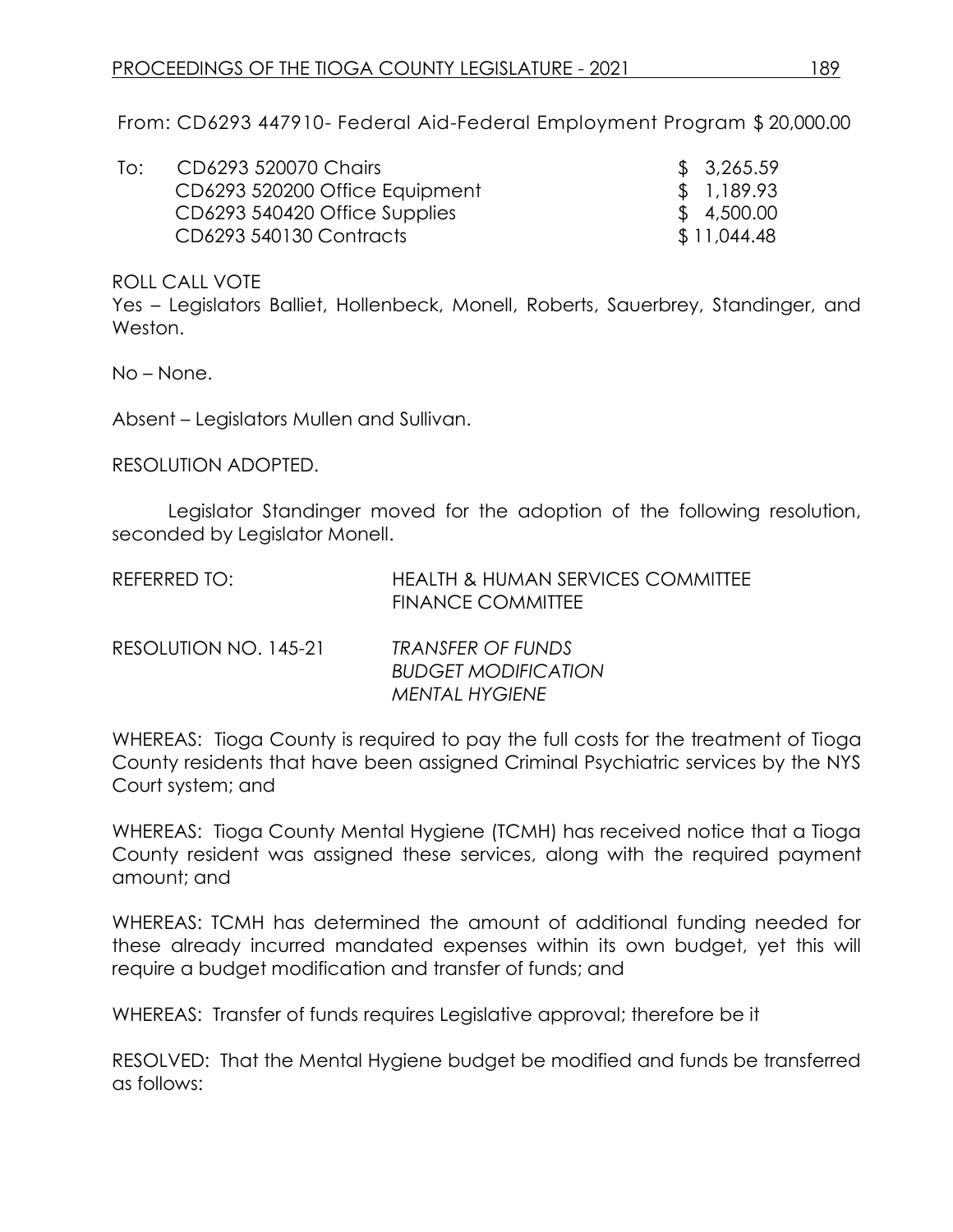| From: A4210 510010 Full Time | \$10,000.00 |
|------------------------------|-------------|
| A4309 510010 Full Time       | \$10,000.00 |
| A4310 510010 Full Time       | \$9,919,40  |

To: A4390 540590 Criminal Psychiatric: Services Rendered \$29,919.40

ROLL CALL VOTE

Yes – Legislators Balliet, Hollenbeck, Monell, Roberts, Sauerbrey, Standinger, and Weston.

No – None.

Absent – Legislators Mullen and Sullivan.

RESOLUTION ADOPTED.

Legislator Balliet moved for the adoption of the following resolution, seconded by Legislator Monell.

| REFERRED TO:          | ADMINISTRATIVE SERVICES COMMITTEE<br>FINANCE COMMITTEE |
|-----------------------|--------------------------------------------------------|
| RESOLUTION NO. 146-21 | AUTHORIZE BOARD OF ELECTIONS<br><b>BUDGET TRANSFER</b> |

WHEREAS: The Tioga County Board of Elections voter registration software is in the process of being upgraded by the vendor NTS Data Services; and

WHEREAS: For optimal efficiency and functionality, NTS recommends using the Fujitsu FI-7700 document scanner to interface with the upgraded software; and

WHEREAS: The Board of Elections is purchasing one scanner for each workstation that processes voter registration documents and absentee envelopes, for a total of two scanners; and

WHEREAS: The scanners should be categorized as "equipment" for budgeting purposes, and each scanner costs approximately \$5,600.00, for a total of \$11,200.00; and

WHEREAS: The Board of Elections expense account for Equipment only has \$4,000 available, but the Training and Election Inspector expenses are projected to be less than budgeted for in 2021; therefore be it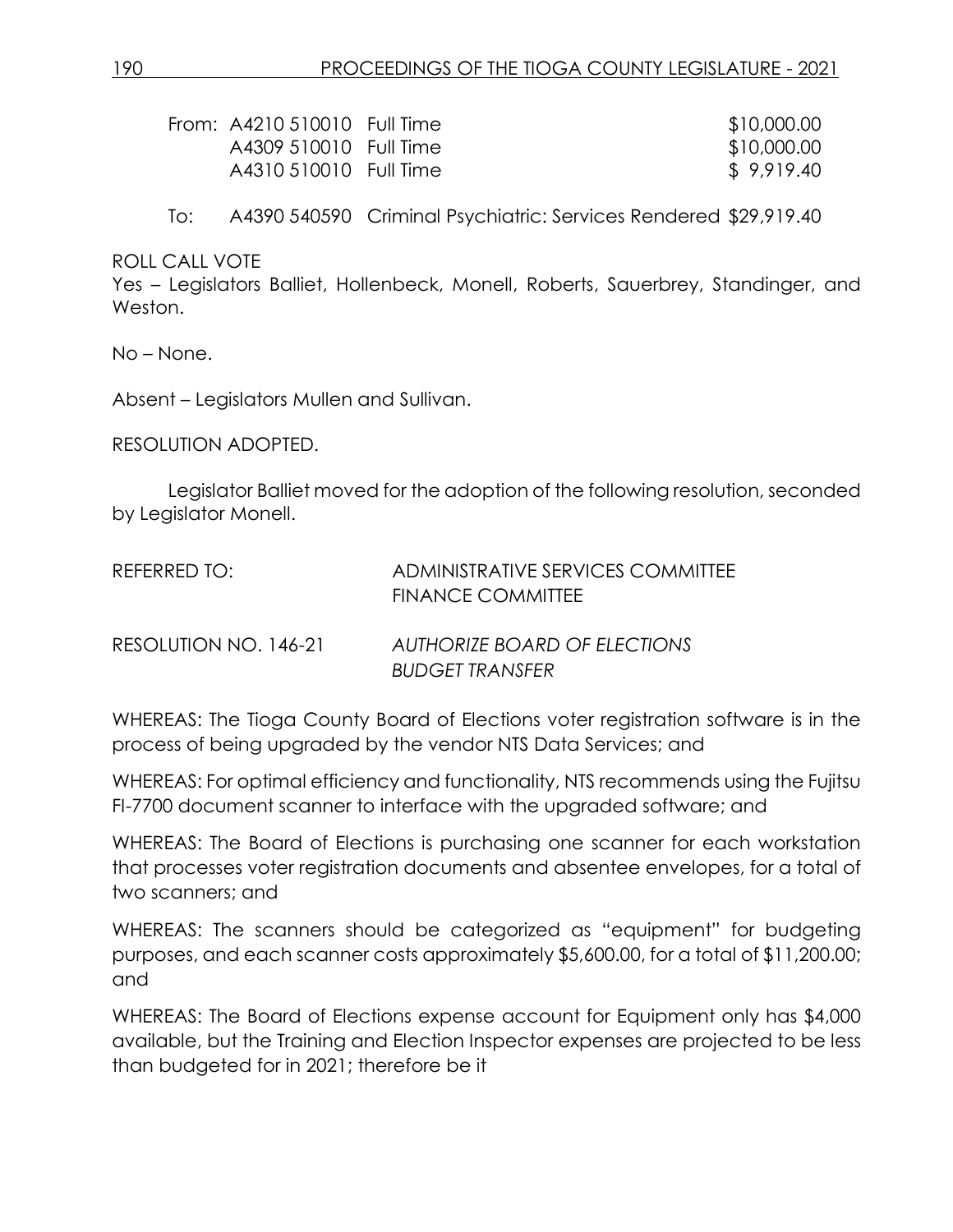RESOLVED: That the Board of Elections is authorized to execute a budget transfer as follows:

| FROM: | A1450 540143 | Election Inspectors | \$4,500.00 |
|-------|--------------|---------------------|------------|
| FROM: | A1450 540733 | Training/All Other  | \$4,500.00 |
| TO:   | A1450 520130 | Equipment (Not Car) | \$9,000.00 |

#### ROLL CALL VOTE

Yes – Legislators Balliet, Hollenbeck, Monell, Roberts, Sauerbrey, Standinger, and Weston.

No – None.

Absent – Legislators Mullen and Sullivan.

RESOLUTION ADOPTED.

Legislator Standinger moved for the adoption of the following resolution, seconded by Legislator Monell.

| REFERRED TO:          | <b>HEALTH &amp; HUMAN SERVICES COMMITTEE</b><br><b>FINANCE COMMITTEE</b> |
|-----------------------|--------------------------------------------------------------------------|
| RESOLUTION NO. 147-21 | APPROPRIATIONS OF FUNDS<br>SOCIAL SERVICES                               |

WHEREAS: Additional funding has been awarded to Tioga County Department of Social Services from the Office of Children and Family Services for Non-Residential Domestic Violence Services; and

WHEREAS: A New Hope Center is the approved Non-Residential Domestic Violence Program in Tioga County; and

WHEREAS: Appropriation of Funds requires Legislative approval; therefore be it

RESOLVED: That funding be appropriated as follows:

|     | From: A6010.446100 Federal Aid: Administration | \$35,412 |
|-----|------------------------------------------------|----------|
| To: | A6010.540140 Contracting Services              | \$35,412 |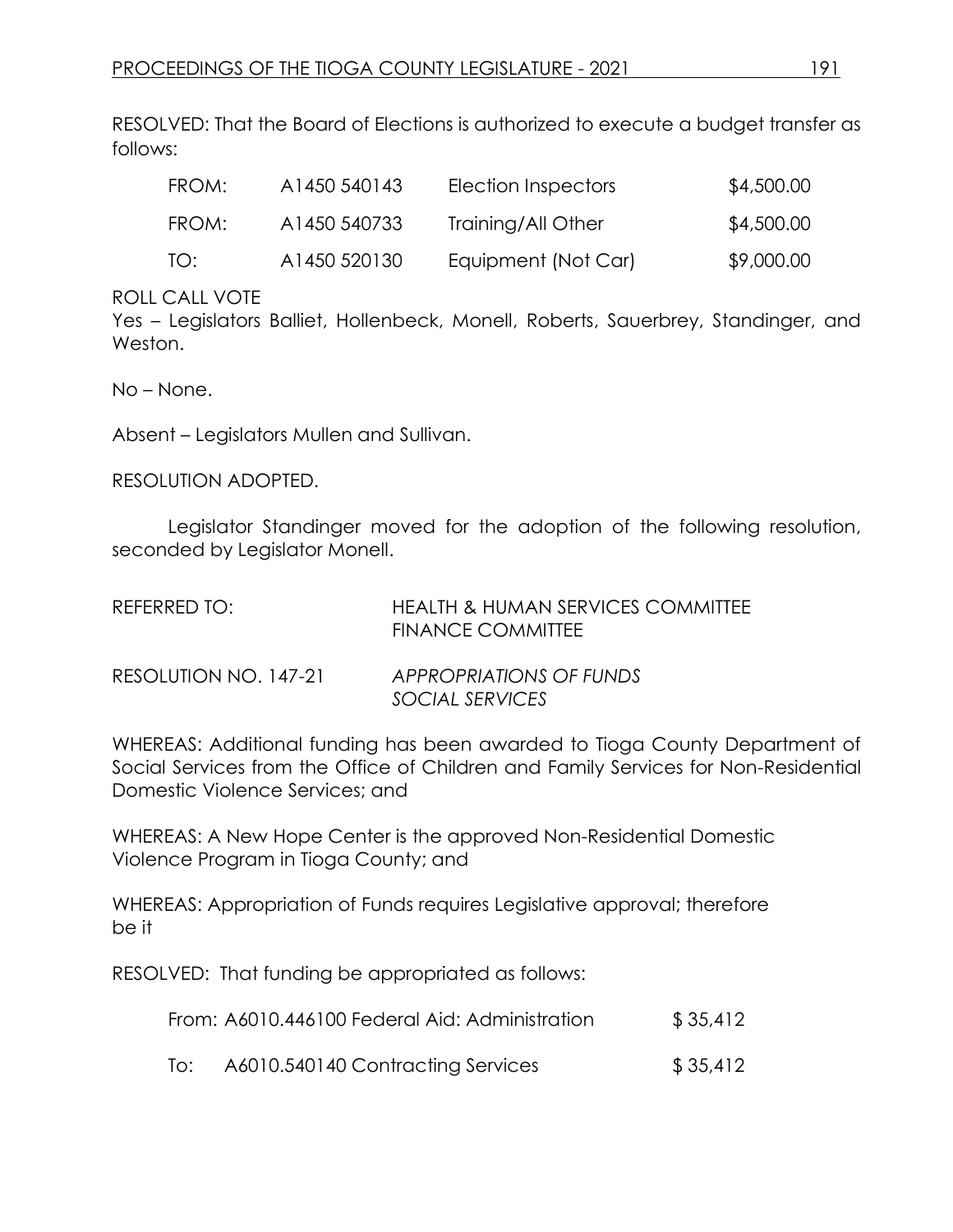ROLL CALL VOTE

Yes – Legislators Balliet, Hollenbeck, Monell, Roberts, Sauerbrey, Standinger, and Weston.

No – None.

Absent – Legislators Mullen and Sullivan.

RESOLUTION ADOPTED.

Legislator Standinger moved for the adoption of the following resolution, seconded by Legislator Monell.

| REFERRED TO:          | <b>HEALTH &amp; HUMAN SERVICES COMMITTEE</b><br><b>FINANCE COMMITTEE</b> |
|-----------------------|--------------------------------------------------------------------------|
| RESOLUTION NO. 148-21 | TRANSFER OF FUNDS<br>SOCIAL SERVICES                                     |

WHEREAS: The Northwoods Compass CoPilot software currently used by Child Protective and Adult Protective staff will sunset on June 30, 2022 and be replaced with Northwoods Traverse at a cost of \$321,420; and

WHEREAS: Significant saving of 50% (\$160,710) of the cost can be realized by transitioning to Traverse in 2021; and

WHEREAS: Funds are available for transfer on A6102 MMIS for the cost of this transition; and

WHEREAS: Transfer of funds and budget modifications requires Legislative approval; therefore be it

RESOLVED: That funding be transferred as follows:

| From: A6102.540487 MMIS Program Expense | \$104,306 |
|-----------------------------------------|-----------|
|-----------------------------------------|-----------|

To: A6010.540140 Contracting Services \$ 104,306

ROLL CALL VOTE

Yes – Legislators Balliet, Hollenbeck, Monell, Roberts, Sauerbrey, Standinger, and Weston.

No – None.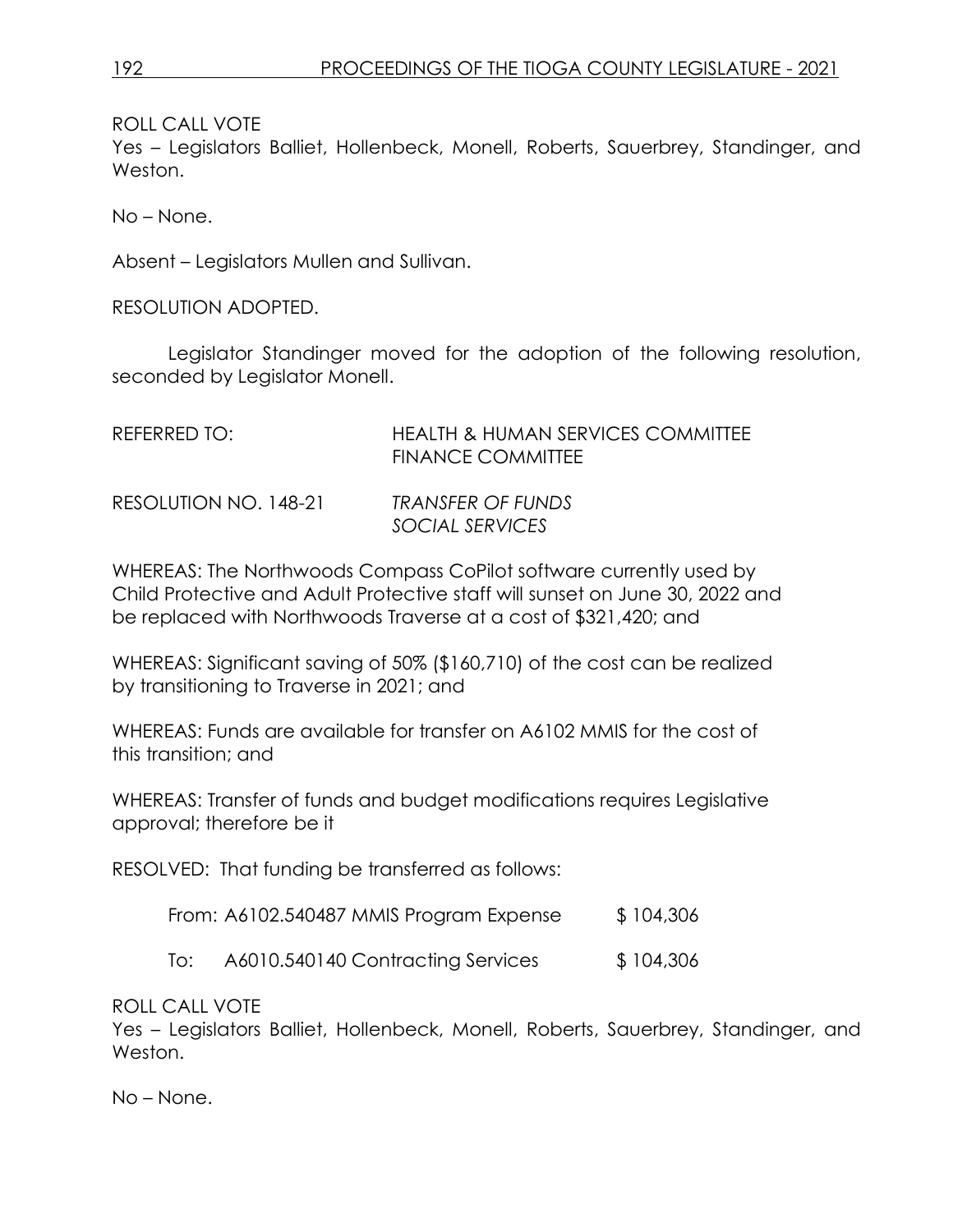Absent – Legislators Mullen and Sullivan.

RESOLUTION ADOPTED.

Legislator Standinger moved for the adoption of the following resolution, seconded by Legislator Hollenbeck.

| REFERRED TO:          | <b>HEALTH &amp; HUMAN SERVICES COMMITTEE</b><br>PERSONNEL COMMITTEE                           |
|-----------------------|-----------------------------------------------------------------------------------------------|
| RESOLUTION NO. 149-21 | AUTHORIZE CREATION OF A FULL-TIME<br>CLINICAL SOCIAL WORKER POSITION<br><b>MENTAL HYGIENE</b> |

WHEREAS: Legislative approval is required for the creation of positions within a County Department; and

WHEREAS: Due to identified needs within the Owego-Apalachin Central School District, the Director of Community Services has demonstrated a necessity of creating an additional full-time Senior Clinical Social Worker (School / Community Based) position; and

WHEREAS: Funding for this position is Fee-For-Service billable revenue and contracted \$32,000 paid annually by the school; therefore be it

RESOLVED: That one full-time Senior Clinical Social Worker (School / Community Based) position (\$60,908 – CSEA SG XVII) is created effective June 16, 2021, in order for the Director of Community Services to fill said position as of August 2, 2021; and be it further

RESOLVED: The Mental Hygiene Department's full-time headcount shall increase from 33 to 34; and be it further

RESOLVED: That funding be appropriated as follows:

|     | From: A4310 416200 | <b>Mental Health Fees</b>          | \$43,926.82 |
|-----|--------------------|------------------------------------|-------------|
| To: | A4310 510010       | Full Time Salary                   | \$30,454.00 |
|     | A4310 581088       | <b>State Retirement Fringe</b>     | \$2,247.25  |
|     | A4310 583088       | Social Security Fringe             | \$1,917.88  |
|     | A4310 584088       | <b>Workers Compensation Fringe</b> | 607.21      |
|     | A4310 585588       | <b>Disability Insurance Fringe</b> | 43.55<br>\$ |
|     | A4310 586088       | Health Insurance Fringe            | \$8,650.66  |
|     | A4310 588988       | <b>EAP Fringe</b>                  | 6.27        |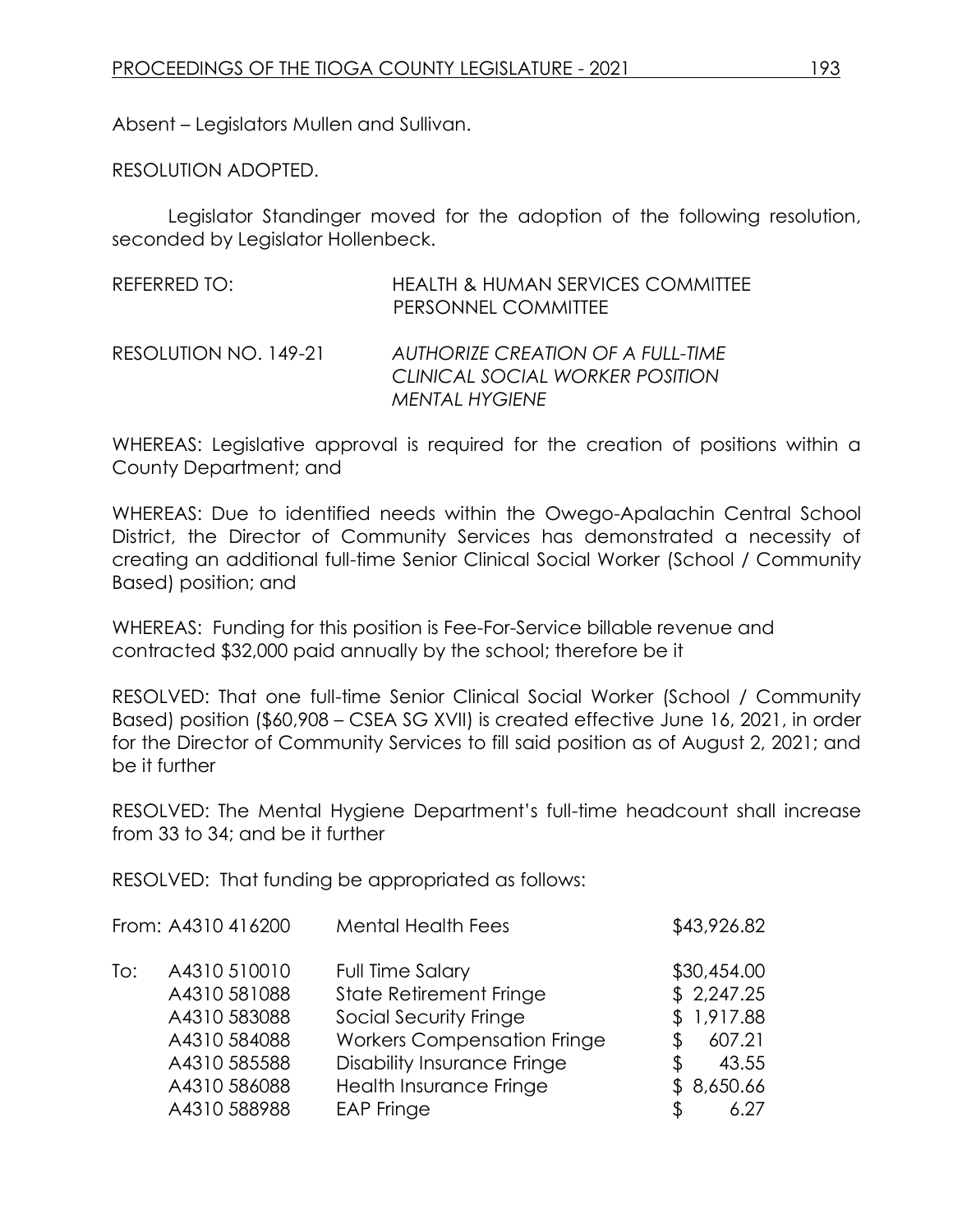Legislator Standinger spoke. "I think the fact that the schools are working together with Mental Hygiene is a positive thing and this resolution is related to that. Kids are experiencing a lot of problems, especially this past year with COVID-19, so I think this is a good thing."

#### ROLL CALL VOTE

Yes – Legislators Balliet, Hollenbeck, Monell, Roberts, Sauerbrey, Standinger, and Weston.

No – None.

Absent – Legislators Mullen and Sullivan.

RESOLUTION ADOPTED.

Legislator Balliet moved for the adoption of the following resolution, seconded by Legislator Hollenbeck.

| REFERRED TO: | ADMINISTRATIVE SERVICES COMMITTEE |
|--------------|-----------------------------------|
|              | PERSONNEL COMMITTEE               |
|              | LEGISLATIVE WORKSESSION           |
|              | <b>FINANCE COMMITTEE</b>          |
|              |                                   |

RESOLUTION NO. 150-21 *AUTHORIZATION TO CREATE AND FILL ONE (1) TEMPORARY PART-TIME VETERAN'S SERVICE OFFICER POSITION; AUTHORIZE BUDGET MODIFICATION AND APPROPRIATION FOR TIOGA COUNTY VETERANS' SERVICE AGENCY*

WHEREAS: Legislative approval is required for the creation of any position and for budget modification and appropriation of funds; and

WHEREAS: Due to a leave of absence, the Tioga County Veterans' Service Agency will have a part-time Veteran's Service Officer vacancy for a one-year duration (beginning September 7, 2021 and ending September 6, 2022); and

WHEREAS: The Director of Veterans' Service Agency would like to backfill said vacancy and also be allowed to have an overlap of training prior to the commencement of the leave of absence in order to provide seamless services to the veteran community during this period of transition; and

WHEREAS: The duration for said training is anticipated for a period of 9 weeks at 17 hours a week in the amount of \$17.04 per hour with a maximum cost of \$2,608.00; and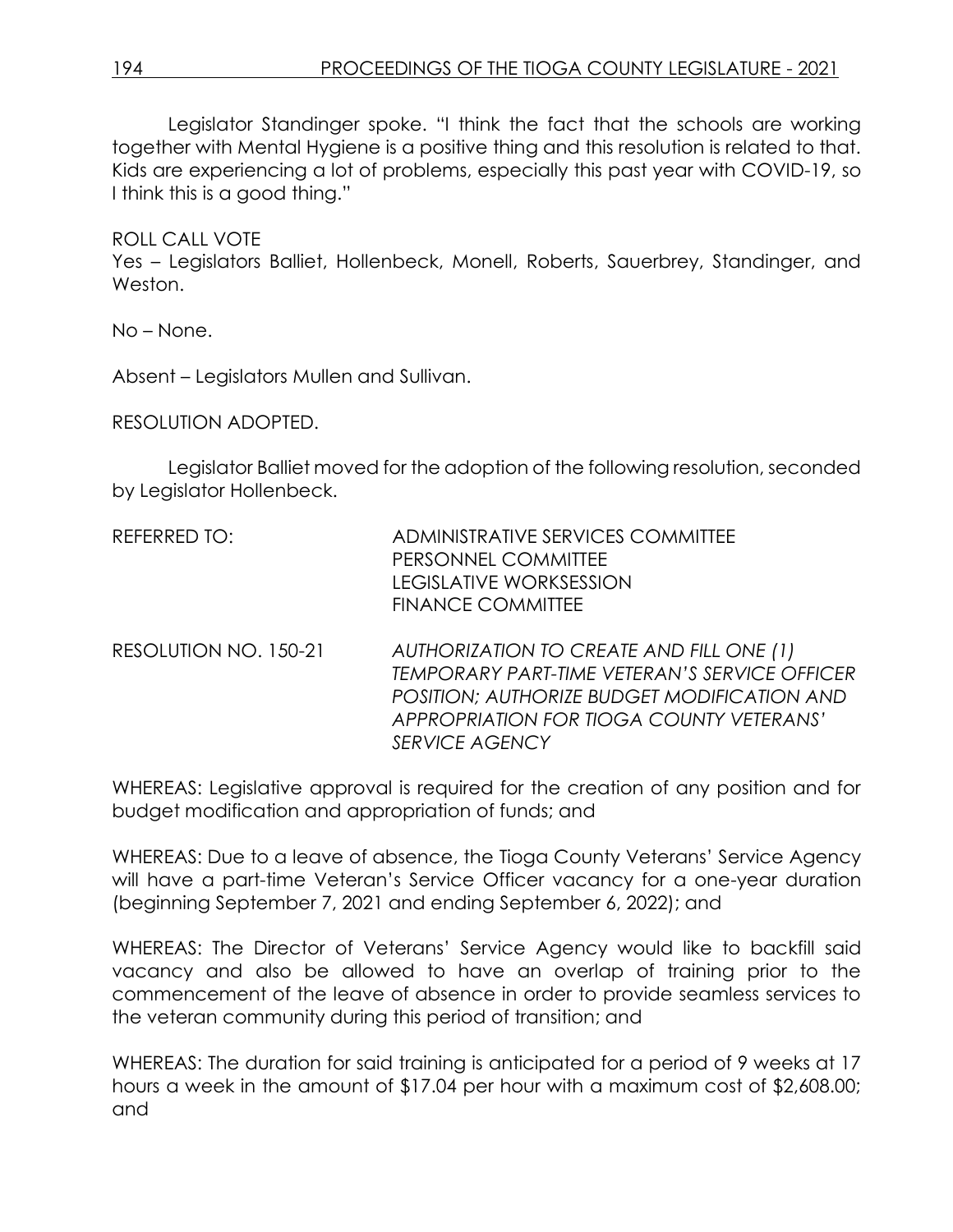WHEREAS: The Director does not have this money in the Agency's 2021 budget and as a result, a budget modification in the amount of \$2,608.00 is necessary; therefore be it

RESOLVED: That one (1) part-time Veteran's Service Officer position be created and filled for a temporary duration effective July 6, 2021, at a rate of \$17.04 per hour for a duration not to exceed nine (9) weeks and that the 2021 budget be revised, modified and apportioned as follows:

|     | From: A1990-540715 County Contingency Account   | \$2,608.00 |
|-----|-------------------------------------------------|------------|
| To: | A6510 510020 Part Time/Temporary Hire (9 weeks) | \$2,608.00 |

and be it further

RESOLVED: That as of September 7, 2021, the temporary part-time Veteran's Service Officer shall continue employment in the permanent, part-time Veteran's Service Officer position until such time the leave of absence ends.

Chair Sauerbrey spoke. "This is another organization that has seen a lot of activity due to COVID-19 and it is important that we keep their staffing up so they can provide services for the veterans of our county."

ROLL CALL VOTE

Yes – Legislators Balliet, Hollenbeck, Monell, Roberts, Sauerbrey, Standinger, and Weston.

No – None.

Absent – Legislators Mullen and Sullivan.

RESOLUTION ADOPTED.

Legislator Monell moved for the adoption of the following resolution, seconded by Legislator Hollenbeck.

| REFERRED TO:          | LEGAL/FINANCE COMMITTEE<br>PERSONNEL COMMITTEE                                 |
|-----------------------|--------------------------------------------------------------------------------|
| RESOLUTION NO. 151-21 | <b>AUTHORIZE CREATION OF ADDITIONAL</b><br>PART-TIME ASSISTANT PUBLIC DEFENDER |
|                       | <b>PUBLIC DEFENDER'S OFFICE</b>                                                |

WHEREAS: Legislative approval is required to create any job title within Tioga County; and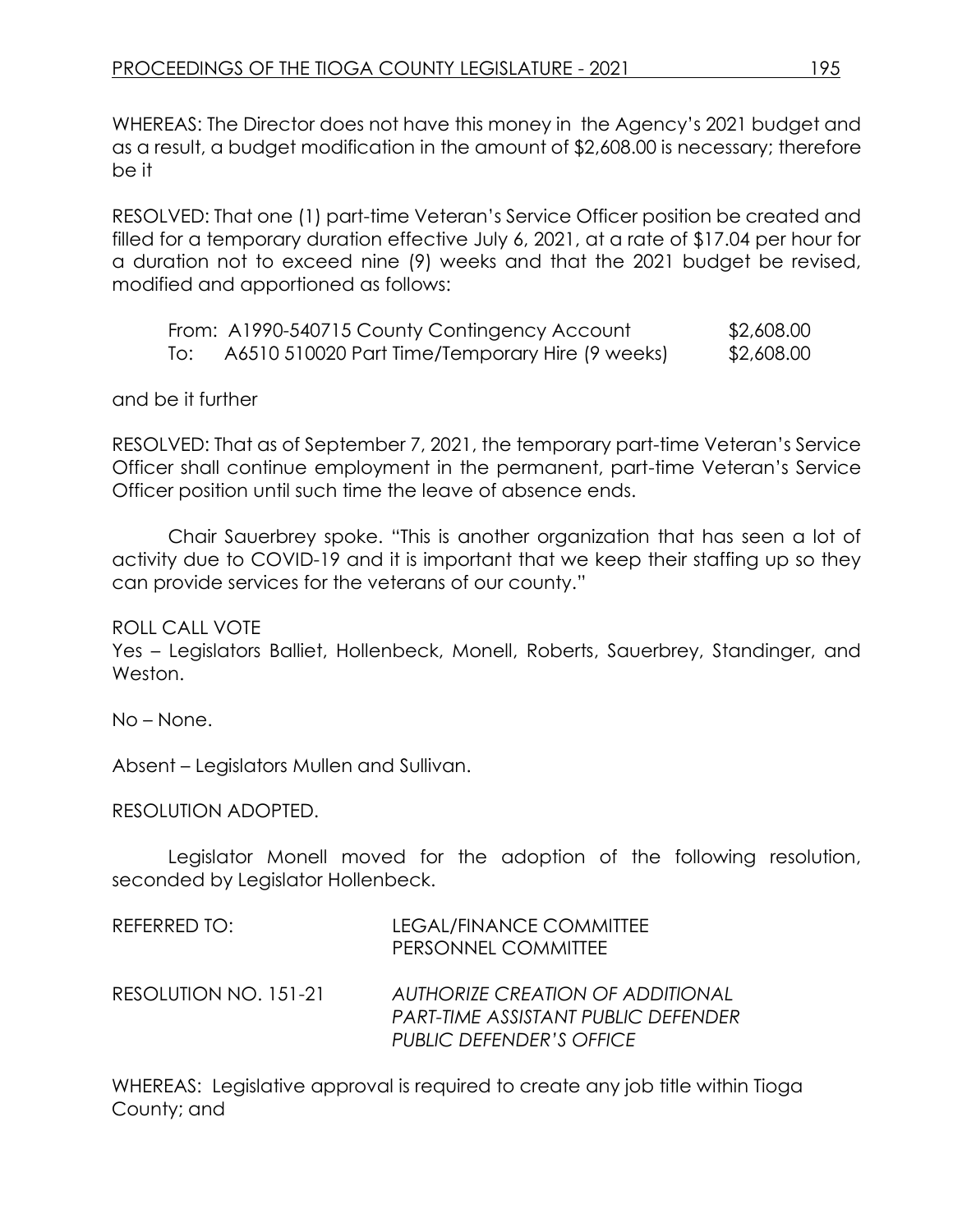WHEREAS: Due to caseload, the Public Defender has a need to create an additional part-time Assistant Public Defender position who will work no more than 34 hours biweekly; and

WHEREAS: Funding (\$35,000 annually) for said position is available from the Indigent Legal Service Grant; and

WHEREAS: The Public Defender has identified a qualified candidate to fill said part-time position; therefore be it

RESOLVED: That the Tioga County Legislature authorizes the creation of an additional part-time Assistant Public Defender position effective July 6, 2021; and be it further

RESOLVED: That the Public Defender shall be authorized to appoint Rhonda Pasto to said position at the 2021 annual salary of \$35,000 effective July 6, 2021; and be it further

RESOLVED: That the Public Defender's part-time headcount shall increase from 5 to 6.

### ROLL CALL VOTE

Yes – Legislators Balliet, Hollenbeck, Monell, Roberts, Sauerbrey, Standinger, and Weston.

No – None.

Absent – Legislators Mullen and Sullivan.

RESOLUTION ADOPTED.

Legislator Monell moved for the adoption of the following resolution, seconded by Legislator Hollenbeck.

| REFERRED TO: I        | LEGAL/FINANCE COMMITTEE<br>PERSONNEL COMMITTEE                       |
|-----------------------|----------------------------------------------------------------------|
| RESOLUTION NO. 152-21 | AUTHORIZE TO APPOINT PART-TIME PARALEGAL<br>PUBLIC DEFENDER'S OFFICE |

WHEREAS: Legislative approval is required for any appointment to a non-union title or a part-time position within Tioga County; and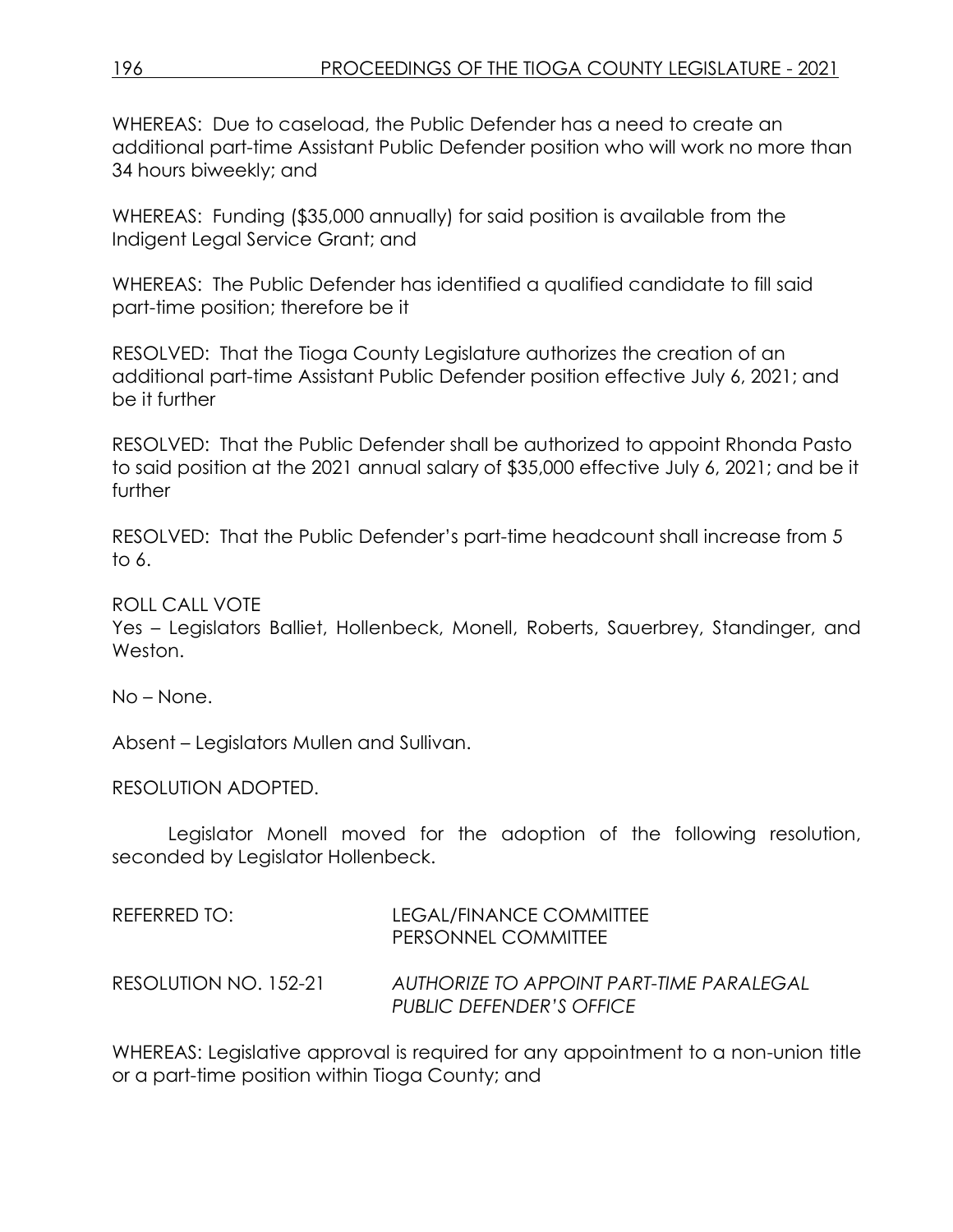WHEREAS: Due to resignation, a part-time Paralegal position has been vacant in the Public Defender's office since March 31, 2021; and

WHEREAS: Following recruitment, the Public Defender has identified a qualified candidate to fill said position; therefore be it

RESOLVED: That the Tioga County Legislature authorizes the Public Defender to appoint Karen Weston to the title of Paralegal (PT) at an hourly rate of \$16.49 effective June 21, 2021.

ROLL CALL VOTE Yes – Legislators Balliet, Hollenbeck, Monell, Roberts, Sauerbrey, Standinger, and Weston.

No – None.

Absent – Legislators Mullen and Sullivan.

RESOLUTION ADOPTED.

Legislator Standinger moved for the adoption of the following resolution, seconded by Legislator Hollenbeck.

| REFERRED TO: I        | <b>HEALTH &amp; HUMAN SERVICES COMMITTEE</b><br>PERSONNEL COMMITTEE                            |
|-----------------------|------------------------------------------------------------------------------------------------|
| RESOLUTION NO. 153-21 | AUTHORIZE APPOINTMENT OF DIRECTOR OF<br>EMPLOYMENT AND TRANSITIONAL SUPPORT<br>SOCIAL SERVICES |

WHEREAS: Legislative approval is required for any appointment to a non-union position within Tioga County; and

WHEREAS: Due to retirement, the position of Director of Employment and Transitional Support (\$57,655 - \$67,655; Non-union) became vacant within the Department of Social Services as of June 9, 2021; and

WHEREAS: Following recruitment efforts, the Commissioner of Social Services has identified a well-qualified candidate from within his Department which he would like to appoint to said title; therefore be it

RESOLVED: That the Commissioner of Social Services is authorized to provisionally appoint Julie Whipple as Director of Employment and Transitional Support at an